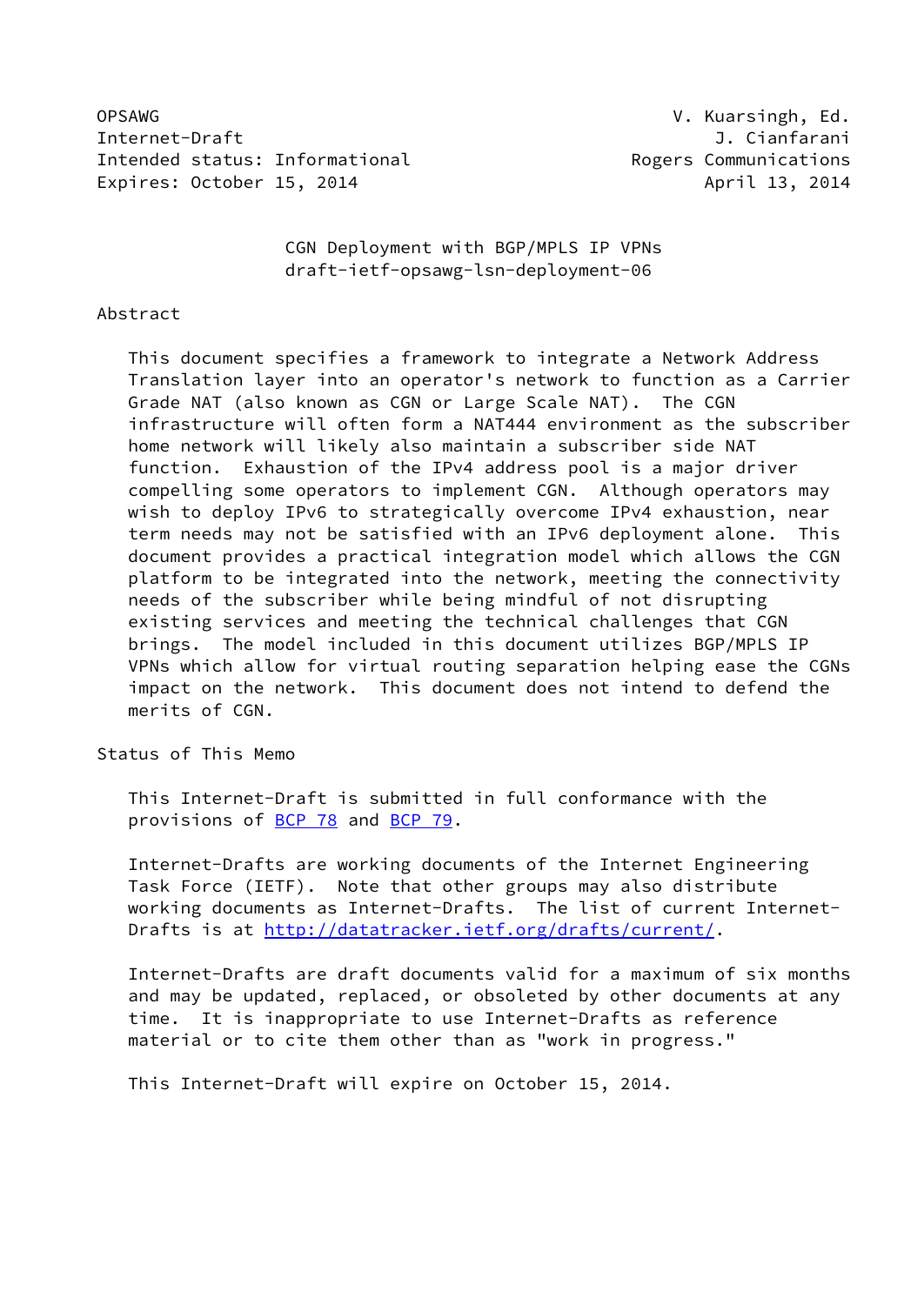Internet-Draft CGN Deployment with BGP/MPLS IP VPNs April 2014

## Copyright Notice

 Copyright (c) 2014 IETF Trust and the persons identified as the document authors. All rights reserved.

This document is subject to **[BCP 78](https://datatracker.ietf.org/doc/pdf/bcp78)** and the IETF Trust's Legal Provisions Relating to IETF Documents [\(http://trustee.ietf.org/license-info](http://trustee.ietf.org/license-info)) in effect on the date of publication of this document. Please review these documents carefully, as they describe your rights and restrictions with respect to this document. Code Components extracted from this document must include Simplified BSD License text as described in Section 4.e of the Trust Legal Provisions and are provided without warranty as described in the Simplified BSD License.

# Table of Contents

| Introduction $\ldots \ldots \ldots \ldots \ldots \ldots \ldots \ldots$ | $\overline{\mathbf{3}}$ |
|------------------------------------------------------------------------|-------------------------|
|                                                                        | $\overline{3}$          |
|                                                                        | $\overline{4}$          |
| $\underline{3}$ . CGN Network Deployment Requirements                  | $\overline{4}$          |
| Centralized versus Distributed Deployment<br>3.1.                      | $\overline{5}$          |
| CGN and Traditional IPv4 Service Co-existence<br>3.2.                  | 6                       |
| 3.3.                                                                   | $\overline{6}$          |
| Routing Plane Separation<br>3.4.                                       | $\overline{1}$          |
| Flexible Deployment Options<br>3.5.                                    |                         |
| 3.6.                                                                   | $\frac{7}{7}$           |
| Transactional Logging for CGN Systems<br>3.7.                          | $\underline{8}$         |
| $\frac{8}{2}$<br>3.8.                                                  |                         |
| $\frac{8}{2}$<br>$\underline{4}$ . BGP/MPLS IP VPN based CGN Framework |                         |
|                                                                        | 10                      |
| 4.2. Internal Service Delivery                                         | 11                      |
| 4.2.1. Dual Stack Operation 13                                         |                         |
| 4.3. Deployment Flexibility<br>15                                      |                         |
| 4.4. Comparison of BGP/MPLS IP VPN Option versus other CGN             |                         |
|                                                                        |                         |
| 4.4.1. Policy Based Routing 15                                         |                         |
| 4.4.2. Traffic Engineering 16                                          |                         |
| 4.4.3. Multiple Routing Topologies 16                                  |                         |
| 4.5. Multicast Considerations 16                                       |                         |
|                                                                        | 16                      |
| $5.1$ . Basic Integration and Requirements Support<br>16               |                         |
|                                                                        | 17                      |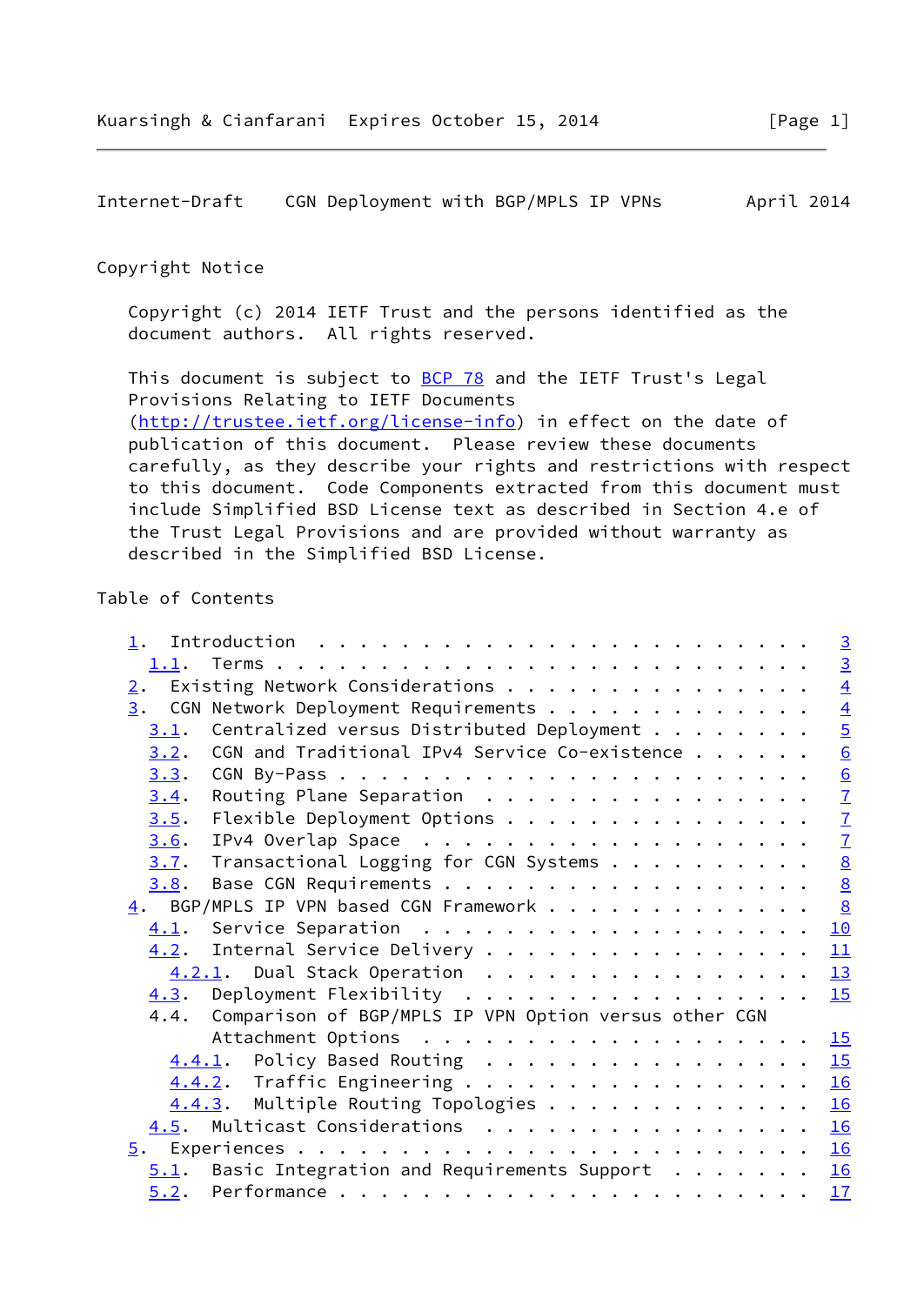| 8. BGP/MPLS IP VPN CGN Framework Discussion 17                                                        |  |
|-------------------------------------------------------------------------------------------------------|--|
|                                                                                                       |  |
| 10. References $\ldots \ldots \ldots \ldots \ldots \ldots \ldots \ldots \ldots \quad \underbrace{18}$ |  |

Kuarsingh & Cianfarani Expires October 15, 2014 [Page 2]

<span id="page-2-1"></span>

| Internet-Draft CGN Deployment with BGP/MPLS IP VPNs |                                 |  |  |  |  |  |  |  |  |  | April 2014 |
|-----------------------------------------------------|---------------------------------|--|--|--|--|--|--|--|--|--|------------|
|                                                     | 10.1. Normative References 18   |  |  |  |  |  |  |  |  |  |            |
|                                                     | 10.2. Informative References 18 |  |  |  |  |  |  |  |  |  |            |
|                                                     |                                 |  |  |  |  |  |  |  |  |  |            |

# <span id="page-2-0"></span>[1](#page-2-0). Introduction

 Operators are faced with near term IPv4 address exhaustion challenges. Many operators may not have a sufficient amount of IPv4 addresses in the future to satisfy the needs of their growing subscriber base. This challenge may also be present before or during an active transition to IPv6 somewhat complicating the overall problem space.

 To face this challenge, operators may need to deploy CGN (Carrier Grade NAT) as described in [[RFC6888\]](https://datatracker.ietf.org/doc/pdf/rfc6888) to help extend the connectivity matrix once IPv4 address caches run out on the local local operator. CGN deployments will most often be added into operator networks which already have active IPv4 and/or IPv6 services.

 The addition of the CGN introduces an operator controlled and administered translation layer which should be added in a manner which minimizes disruption to existing services. The CGN system addition may also include interworking in a dual stack environment where the IPv4 path requires translation.

This document shows how BGP/MPLS IP VPNs as described in [\[RFC4364](https://datatracker.ietf.org/doc/pdf/rfc4364)] can be used to integrate the CGN infrastructure solving key integration challenges faced by the operator. This model has also been tested and validated in real production network models and allows fluid operation with existing IPv4 and IPv6 services.

# <span id="page-2-2"></span>[1.1](#page-2-2). Terms

 A list of acronyms used throughout this document are defined in list below.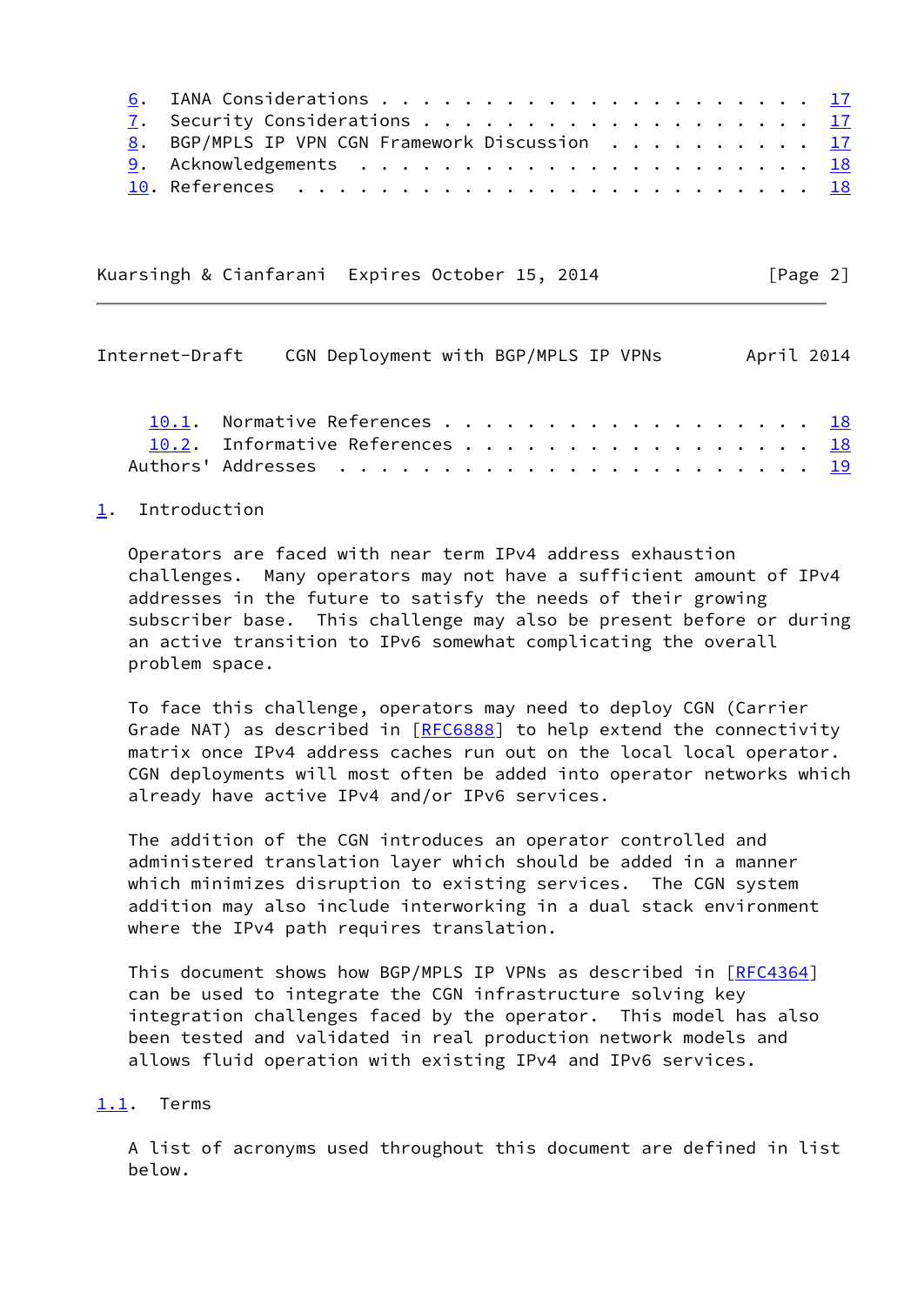CGN - Carrier Grade NAT

DOCSIS - Data Over Cable Service Interface Specification

CMTS - Cable Modem Termination System

DSL -Digital subscriber line

BRAS - Broadband Remote Access Server

GGSN - Gateway GPRS Support Node

Kuarsingh & Cianfarani Expires October 15, 2014 [Page 3]

<span id="page-3-1"></span>Internet-Draft CGN Deployment with BGP/MPLS IP VPNs April 2014

GPRS - General Packet Radio Service

ASN-GW - Access Service Network Gateway

GRT - Global Routing Table

 Internal Realm - Addressing and/or network zone been the CPE and CGN as specified in [\[RFC6888](https://datatracker.ietf.org/doc/pdf/rfc6888)]

 External Realm - Public side network zone and addressing on the Internet facing side of the CGN as specified in [[RFC6888\]](https://datatracker.ietf.org/doc/pdf/rfc6888)

#### <span id="page-3-0"></span>[2](#page-3-0). Existing Network Considerations

 The selection of CGN may be made by an operator based on a number of factors. The overall driver to use CGN may be the depletion of IPv4 address pools which leaves little to no addresses for a growing IPv4 service or connection demand growth. IPv6 is considered the strategic answer for IPv4 address depletion; however, the operator may independently decide that CGN is needed to supplement IPv6 and address their particular IPv4 service deployment needs.

 If the operator has chosen to deploy CGN, they should do this in a manner as not to negatively impact the existing IPv4 or IPv6 subscriber base. This will include solving a number of challenges since subscribers whose connections require translation will have network routing and flow needs which are different from legacy IPv4 connections.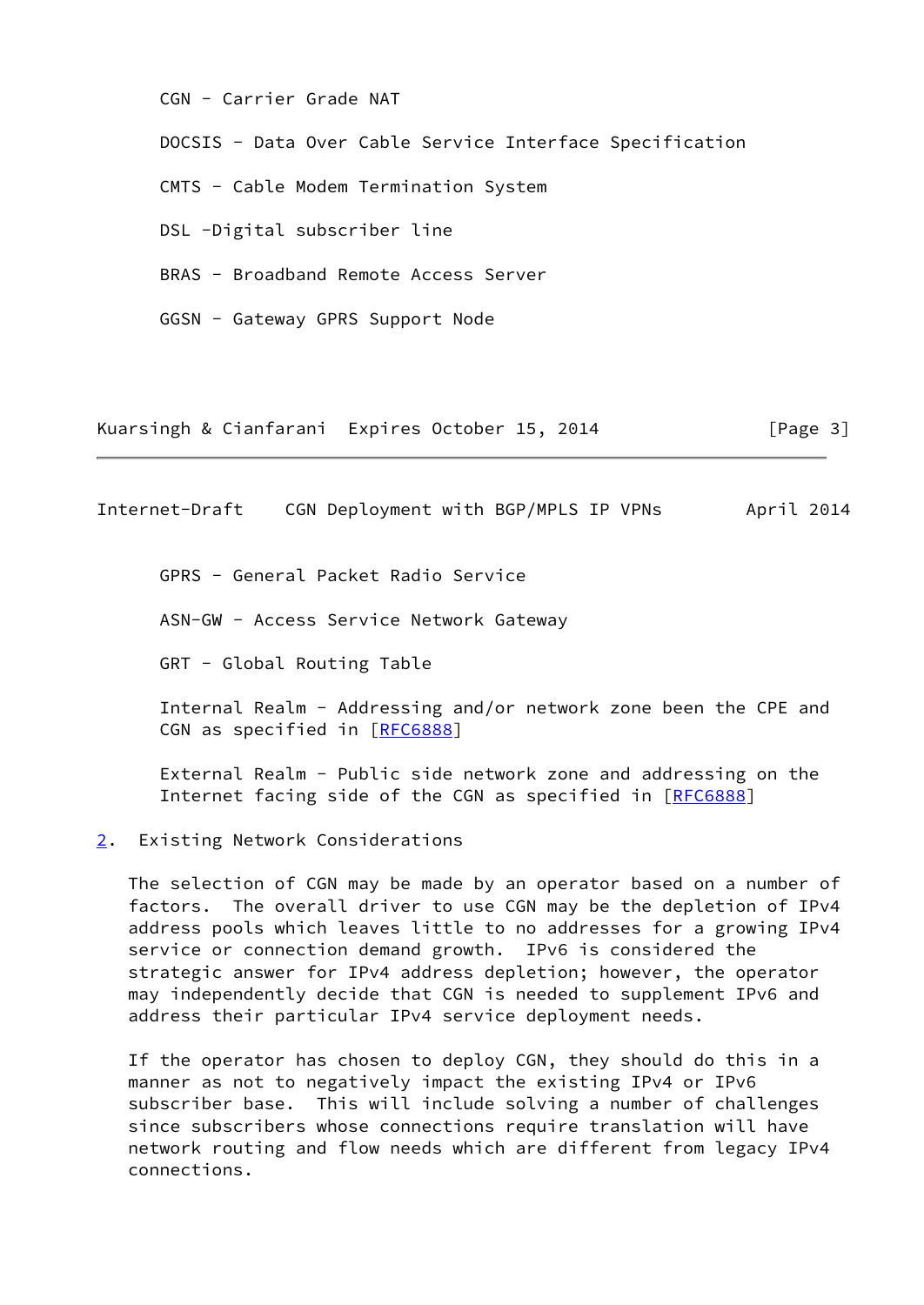### <span id="page-4-0"></span>[3](#page-4-0). CGN Network Deployment Requirements

 If a service provider is considering a CGN deployment with a provider NAT44 function, there are a number of basic architectural requirements which are of importance. Preliminary architectural requirements may require all or some of those captured in the list below. Each of the architectural requirement items listed are expanded upon in the following subsections. It should be noted that architectural CGN requirements add additive to base CGN functional requirements in [\[RFC6888](https://datatracker.ietf.org/doc/pdf/rfc6888)]. The assessed architectural requirements for deployment are:

 - Support distributed (sparse) and centralized (dense) deployment models;

 - Allow co-existence with traditional IPv4 based deployments, which provide global scoped IPv4 addresses to CPEs;

Kuarsingh & Cianfarani Expires October 15, 2014 [Page 4]

<span id="page-4-1"></span>Internet-Draft CGN Deployment with BGP/MPLS IP VPNs April 2014

 - Provide a framework for CGN by-pass supporting non-translated flows between endpoints within a provider's network;

 - Provide a routing framework which allows the segmentation of routing control and forwarding paths between CGN and non-CGN mediated flows;

 - Provide flexibility for operators to modify their deployments over time as translation demands change (connections, bandwidth, translation realms/zones and other vectors);

 - Flexibility should include integration options for common access technologies such as DSL (BRAS), DOCSIS (CMTS), Mobile (GGSN/PGW/ ASN-GW), and direct Ethernet;

 - Support deployment modes that allow for IPv4 address overlap within the operator's network (between various translation realms or zones);

 - Allow for evolution to future dual-stack and IPv4/IPv6 transition deployment modes;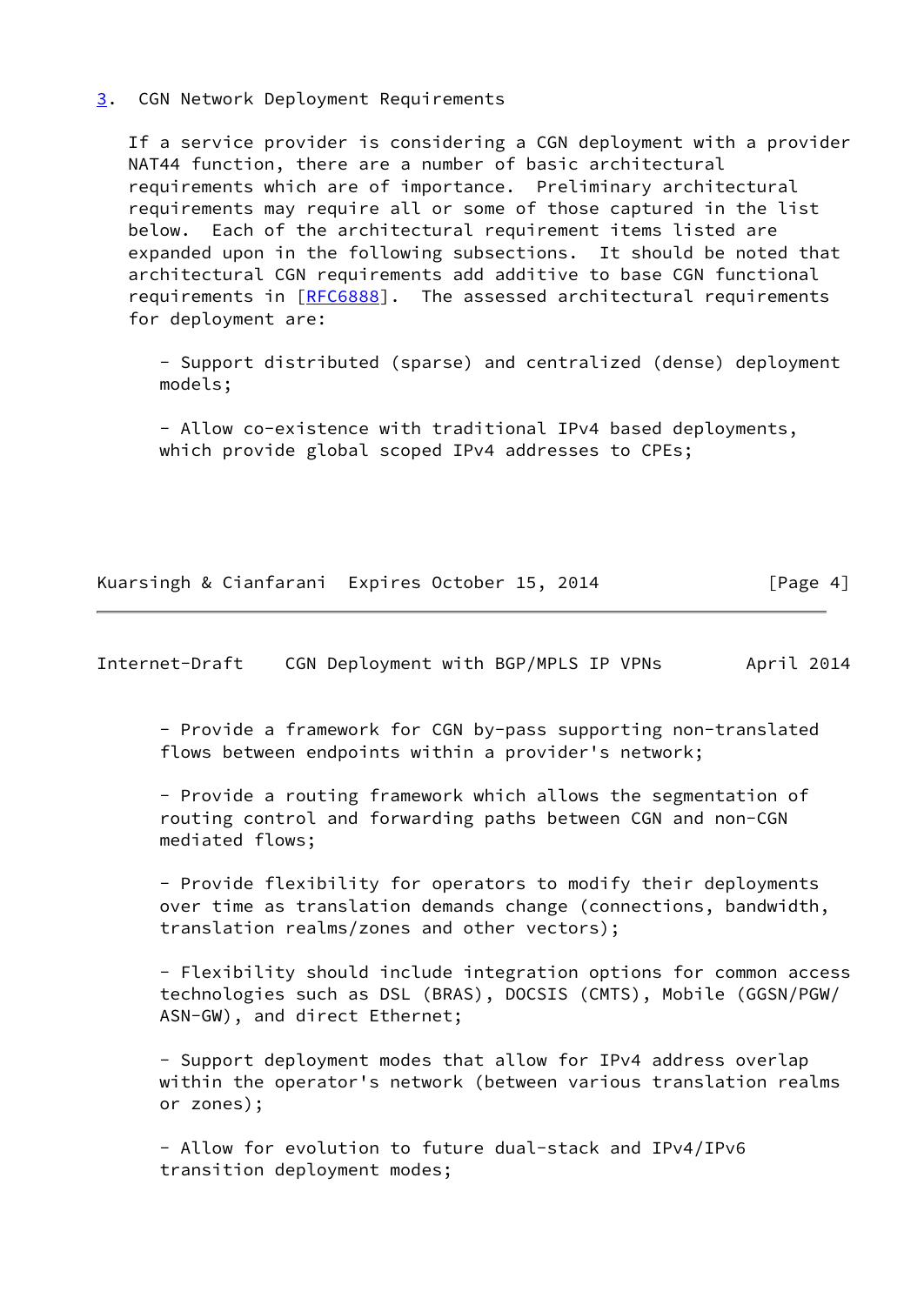- Transactional logging and export capabilities to support auxiliary functions including abuse mitigation;

 - Support for stateful connection synchronization between translation instances/elements (redundancy);

- Support for CGN Shared Space [[RFC6598](https://datatracker.ietf.org/doc/pdf/rfc6598)] deployment modes if applicable;

 - Allows for the enablement of CGN functionality (if required) while still minimizing costs and subscriber impact to the best extend possible;

 Other requirements may be assessed on a operator-by-operator basis, but those listed above may be considered for any given deployment architecture.

<span id="page-5-0"></span>[3.1](#page-5-0). Centralized versus Distributed Deployment

 Centralized deployments of CGN (longer proximity to end user and/or higher densities of subscribers/connections to CGN instances) differ from distributed deployments of CGN (closer proximity to end user and /or lower densities of subscribers/connections to CGN instances). Service providers may likely deploy CGN translation points more centrally during initial phases if the early system demand is low. Early deployments may see light loading on these new systems since

| Kuarsingh & Cianfarani Expires October 15, 2014 |  |  | [Page 5] |
|-------------------------------------------------|--|--|----------|
|-------------------------------------------------|--|--|----------|

<span id="page-5-1"></span>Internet-Draft CGN Deployment with BGP/MPLS IP VPNs April 2014

 legacy IPv4 services will continue to operate with most endpoints using globally unique IPv4 addresses. Exceptional cases which may drive heavy usage in initial stages may include operators who already translate a significant portion of their IPv4 traffic; may transition to a CGN implementation from legacy translation mechanisms (i.e. traditional firewalls); or build a green field deployment which may see quick growth in the number of new IPv4 endpoints which require Internet connectivity.

 Over time, some providers may need to expand and possibly distribute the translation points if demand for the CGN system increases. The extent of the expansion of the CGN infrastructure will depend on factors such as growth in the number of IPv4 endpoints, status of IPv6 content on the Internet and the overall progress globally to an IPv6-dominate Internet (reducing the demand for IPv4 connectivity).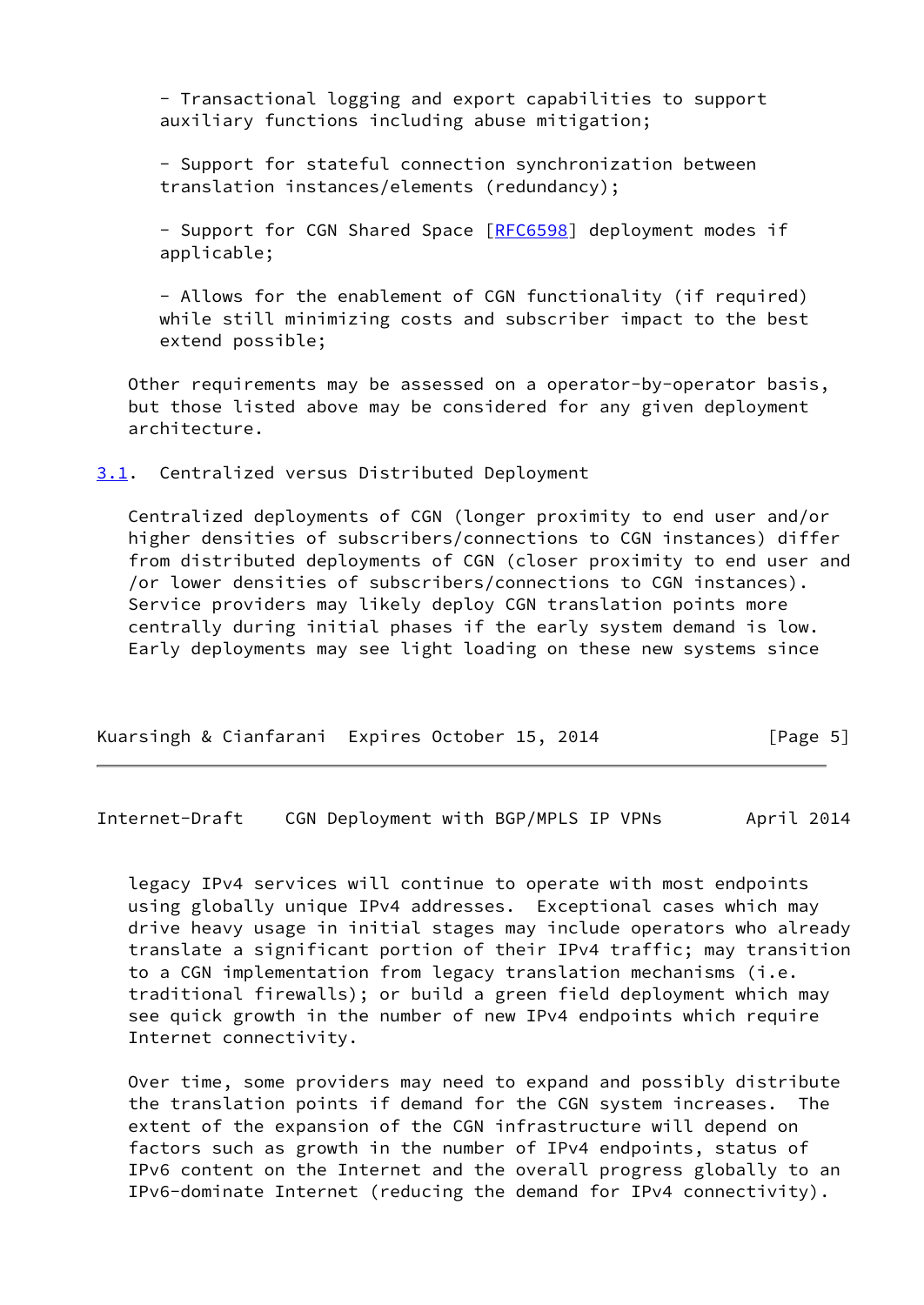The overall demand for CGN resources will probably follow a bell-like curve with a growth, peak and decline period.

# <span id="page-6-0"></span>[3.2](#page-6-0). CGN and Traditional IPv4 Service Co-existence

 Newer CGN serviced endpoints will exist alongside endpoints served by traditional IPv4 globally routed IPv4 addresses. Operators will need to rationalize these environments since both have distinct forwarding needs. Traditional IPv4 services will likely require (or be best served) direct forwarding towards Internet peering points while CGN mediated flows require access to a translator. CGN and non-CGN mediated flows pose two fundamentally different forwarding needs.

 The new CGN environments should not negatively impact the existing IPv4 service base by forcing all traffic to translation enabled network points since many flows do not require translation and this would reduce performance of the existing flows. This would also require massive scaling of the CGN which is a cost and efficiency concern as well.

 Traffic flow and forwarding efficiency is considered important since networks are under considerable demand to deliver more and more bandwidth without the luxury of needless inefficiencies which can be introduced with CGN.

# <span id="page-6-1"></span>[3.3](#page-6-1). CGN By-Pass

 The CGN environment is only needed for flows with translation requirements. Many flows which remain within the operator's network, do not require translation. Such services include operator offered DNS Services, DHCP Services, NTP Services, Web Caching, E-Mail, News and other services which are local to the operator's network.

|  | Kuarsingh & Cianfarani Expires October 15, 2014 | [Page 6] |
|--|-------------------------------------------------|----------|
|--|-------------------------------------------------|----------|

<span id="page-6-3"></span>Internet-Draft CGN Deployment with BGP/MPLS IP VPNs April 2014

 The operator may want to leverage opportunities to offer third parties a platform to also provide services without translation. CGN by-pass can be accomplished in many ways, but a simplistic, deterministic and scalable model is preferred.

# <span id="page-6-2"></span>[3.4](#page-6-2). Routing Plane Separation

Many operators will want to engineer traffic separately for CGN flows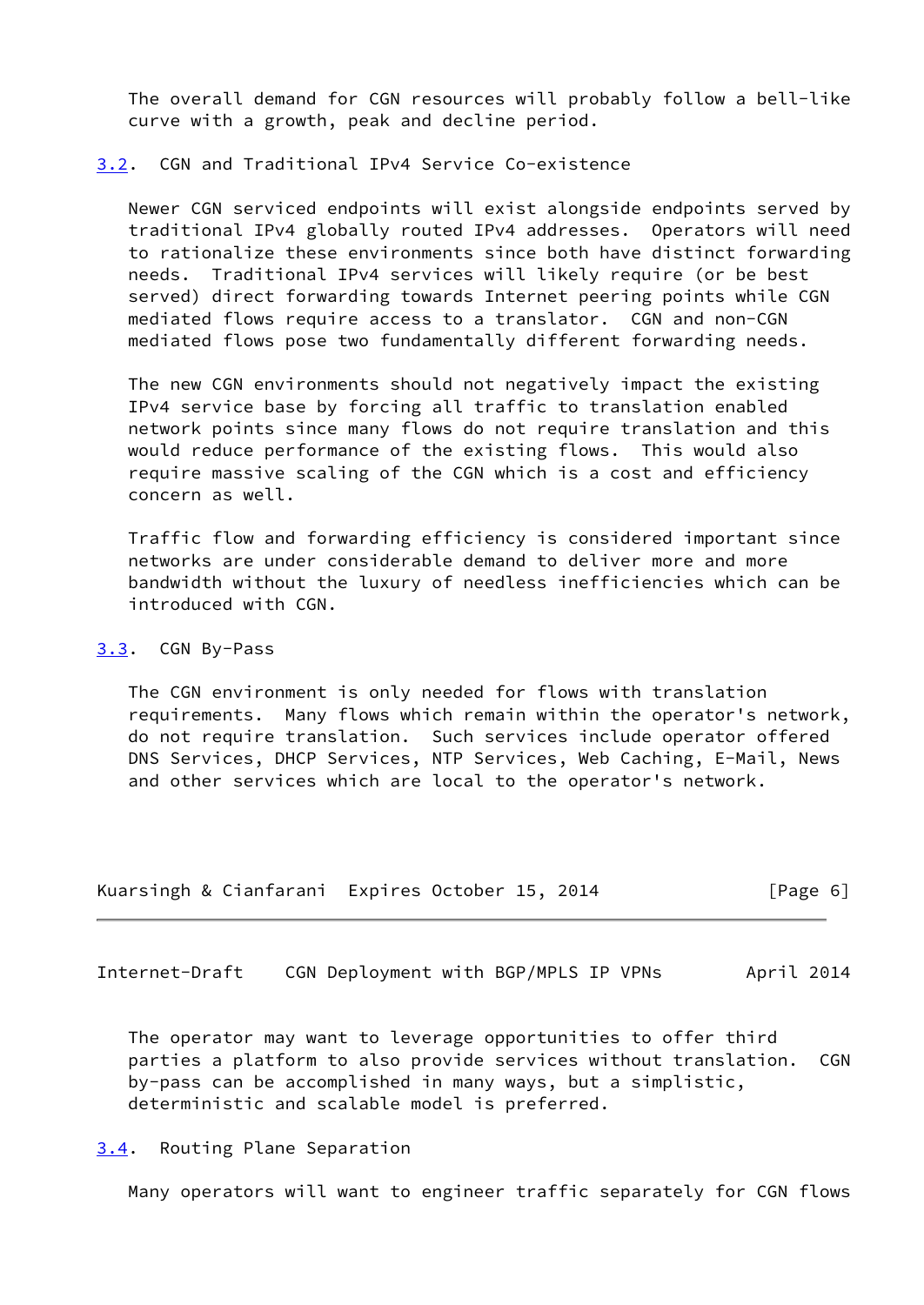versus flows which are part of the more traditional IPv4 environment. Many times the routing of these two major flow types differ, therefore route separation may be required.

 Routing plane separation also allows the operator to utilize other addressing techniques, which may not be feasible on a single routing plane. Such examples include the use of overlapping private address space [[RFC1918](https://datatracker.ietf.org/doc/pdf/rfc1918)], Shared Address Space [[RFC6598](https://datatracker.ietf.org/doc/pdf/rfc6598)] or use of other IPv4 space which may overlap globally within the operator's network.

## <span id="page-7-0"></span>[3.5](#page-7-0). Flexible Deployment Options

 Service providers operate complex routing environments and offer a variety of IPv4 based services. Many operator environments utilize distributed peering infrastructures for transit and peering and these may span large geographical areas and regions. A CGN solution should offer the operator an ability to place CGN translation points at various points within their network.

 The CGN deployment should also be flexible enough to change over time as demand for translation services increase or change as noted in [\[RFC6264](https://datatracker.ietf.org/doc/pdf/rfc6264)]. In turn, the deployment will need to then adapt as translation demand decreases caused by the transition of flows to IPv6. Translation points should be able to be placed and moved with as little re-engineering effort as possible minimizing the risks to the subscriber base.

 Depending on hardware capabilities, security practices and IPv4 address availability, the translation environments may need to be segmented and/or scaled over time to meet organic IPv4 demand growth. Operators may also want to choose models that support transition to other translation environments such as DS-Lite [\[RFC6333](https://datatracker.ietf.org/doc/pdf/rfc6333)] and/or NAT64 [\[RFC6146](https://datatracker.ietf.org/doc/pdf/rfc6146)]. Operators will want to seek deployment models which are conducive to meeting these goals as well.

# <span id="page-7-1"></span>[3.6](#page-7-1). IPv4 Overlap Space

 IPv4 address overlap for CGN translation realms may be required if insufficient IPv4 addresses are available within the operator environment to assign internally unique IPv4 addresses to the CGN

Kuarsingh & Cianfarani Expires October 15, 2014 [Page 7]

<span id="page-7-2"></span>Internet-Draft CGN Deployment with BGP/MPLS IP VPNs April 2014

subscriber base . The CGN deployment should provide mechanisms to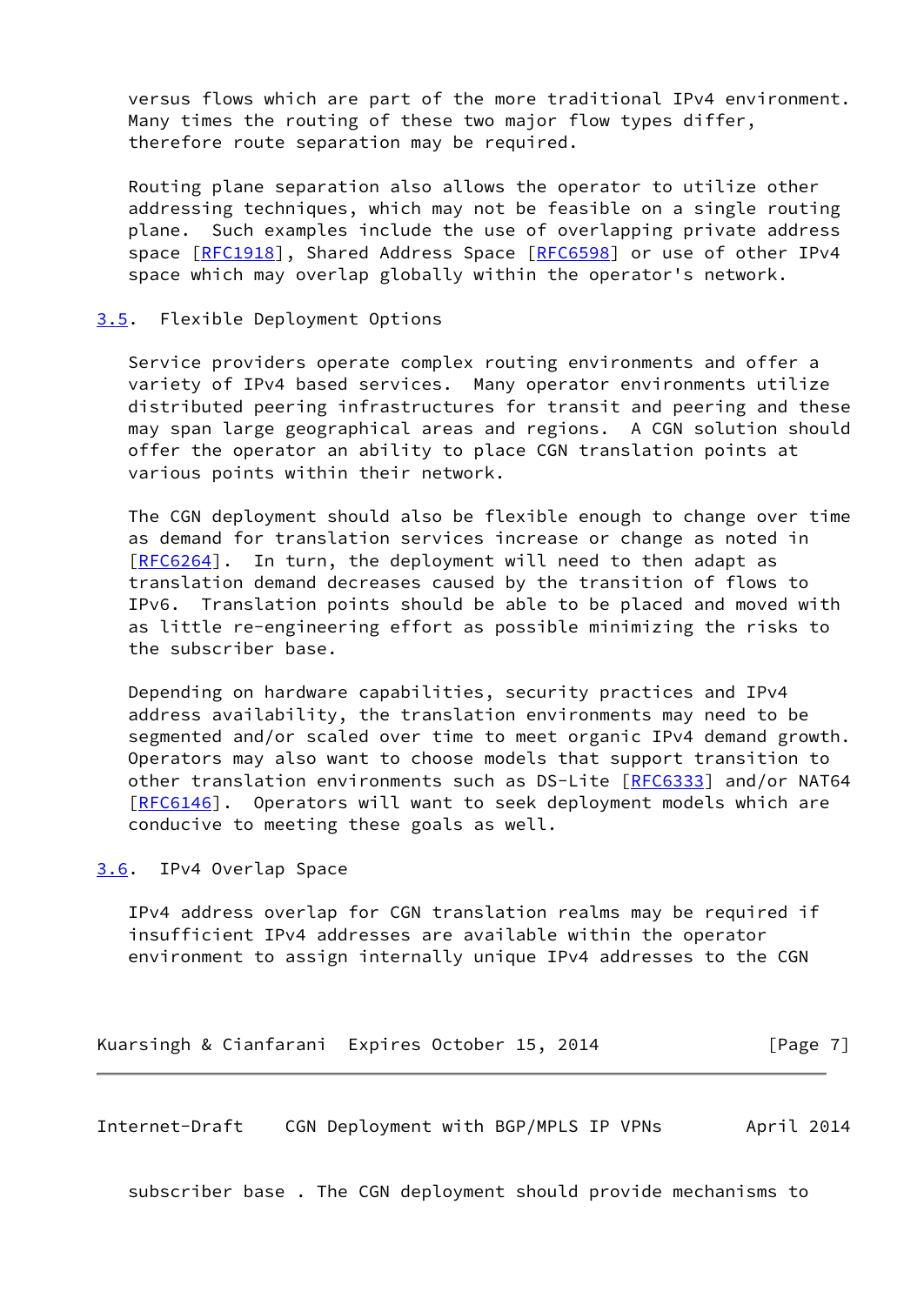manage IPv4 overlap if required.

# <span id="page-8-0"></span>[3.7](#page-8-0). Transactional Logging for CGN Systems

 CGNs may require transactional logging since the source IP and related transport protocol information is not easily visible to external hosts and system.

 If needed, the CGN systems should be able to generate logs which identify internal realm host parameters (i.e. IP/Port) and associated them to external realm parameters imposed by the translator. The logged information should be stored on the CGN hardware and/or exported to another system for processing. The operator may choose to also enable mechanisms to help reduce logging such as block allocation of UDP and TCP ports or deterministic translation options such as [\[I-D.donley-behave-deterministic-cgn](#page-19-6)].

 Operators may be legally obligated to keep track of translation information. The operator may need to utilize their standard practices in handling sensitive customer data when storing and/or transporting such data. Further information can be found in [\[RFC6888](https://datatracker.ietf.org/doc/pdf/rfc6888)] with respect to CGN logging requirements (Logging section).

<span id="page-8-1"></span>[3.8](#page-8-1). Base CGN Requirements

 Whereas the requirements above represent assessed architectural requirements, the CGN platform will also need to meet the need to meet the base CGN requirements of a CGN function. Base requirements include such functions as Bulk Port Allocation and other CGN device specific functions. These base CGN platform requirements are captured within [\[RFC6888](https://datatracker.ietf.org/doc/pdf/rfc6888)].

<span id="page-8-2"></span>[4](#page-8-2). BGP/MPLS IP VPN based CGN Framework

 The BGP/MPLS IP VPN [\[RFC4364](https://datatracker.ietf.org/doc/pdf/rfc4364)] framework for CGN segregates the internal realms within the service provider space into Layer-3 MPLS based VPNs. The operator can deploy a single realm for all CGN based flows, or can deploy multiple realms based on translation demand and other factors such as geographical proximity. A realm in this model refers to a 'VPN' which shares a unique Route Distinguisher/Route Target (RD/RT) combination, routing plane and forwarding behaviours.

 The BGP/MPLS IP VPN infrastructure provides control plane and forwarding separation for the traditional IPv4 service environment and CGN environment(s). The separation allows for routing information (such as default routes) to be propagated separately for CGN and non-CGN based subscriber flows. Traffic can be efficiently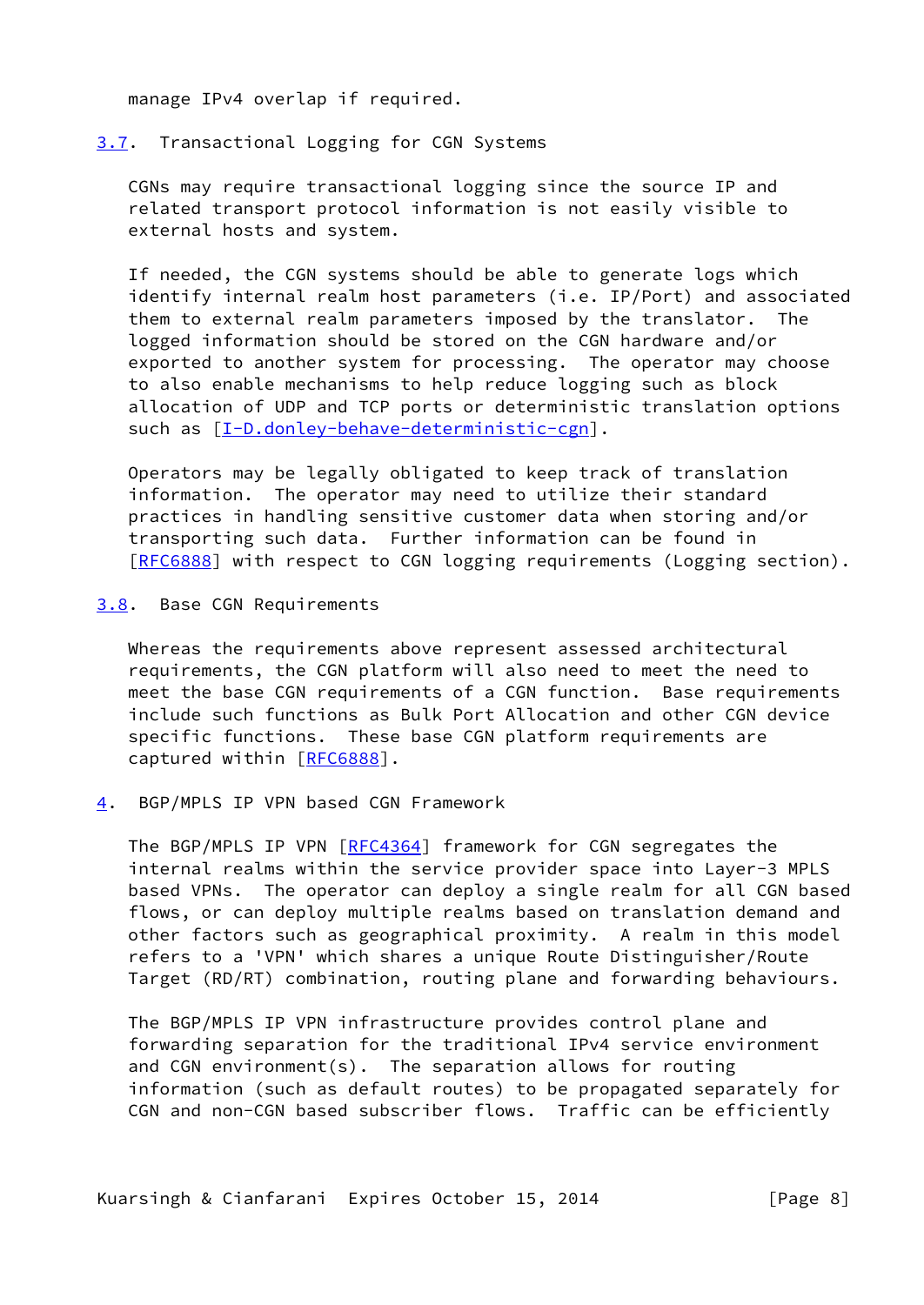routed to the Internet for normal flows, and routed directly to translators for CGN mediated flows. Although many operators may run a "default-route-free" core, IPv4 flows which require translation must obviously be routed first to a translator, so a default route is acceptable for the internal realms.

 The physical location of the Virtual Routing and Forwarding (VRF) Termination point for a BGP/MPLS IP VPN enabled CGN can vary and be located anywhere within the operator's network. This model fully virtualizes the translation service from the base IPv4 forwarding environment which will likely be carrying Internet bound traffic. The base IPv4 environment can continue to service traditional IPv4 subscriber flows plus post translated CGN flows.

 Figure 1 provides a view of the basic model. The Access node provides CPE access to either the CGN VRF or the Global Routing Table, depending on whether the subscriber receives a private or public IP. Translator mediated traffic follows an MPLS Label switched Path (LSP) which can be setup dynamically and can span one hop, or many hops (with no need for complex routing policies). Traffic is then forwarded to the translator (shown below) which can be an external appliance or integrated into the VRF Termination (Provider Edge) router. Once traffic is translated, it is forwarded to the global routing table for general Internet forwarding. The Global Routing table can also be a separate VRF (Internet Access VPN/ VRF) should the provider choose to implement their Internet based services in that fashion. The translation services are effectively overlaid onto the network, but are maintained within a separate forwarding and control plane.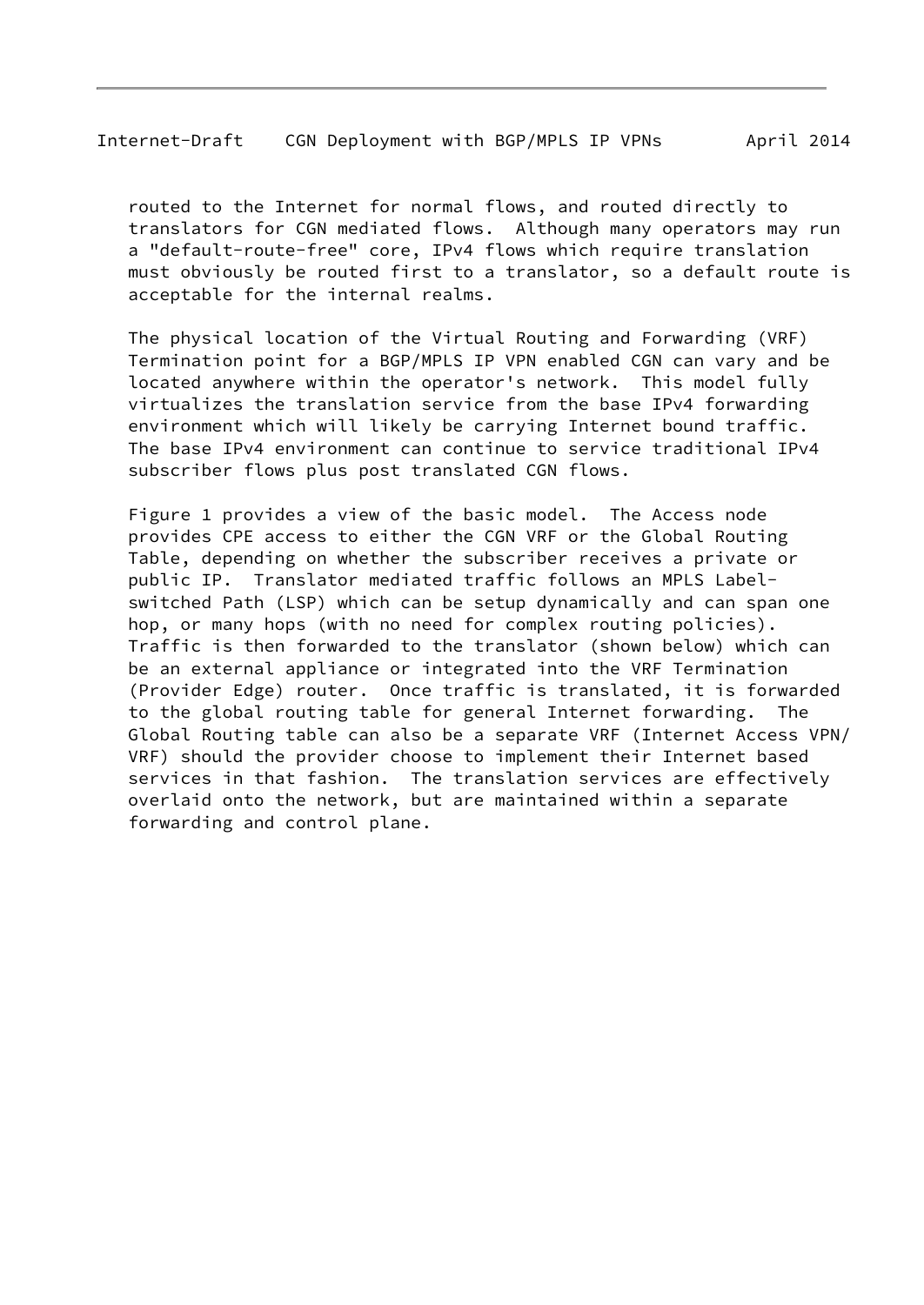<span id="page-10-1"></span>



Figure 1: Basic BGP/MPLS IP VPN CGN Model

 If more then one VRF (translation realm) is used within the operator's network, each VPN instance can manage CGN flows independently for the respective realm. The described architecture does not prescribe a single redundancy model that ensures network availability as a result of CGN failure. Deployments are able to select a redundancy model that fits best with their network design. If state information needs to be passed or maintained between hardware instances, the vendor would need to enable this feature in a suitable manner.

<span id="page-10-0"></span>[4.1](#page-10-0). Service Separation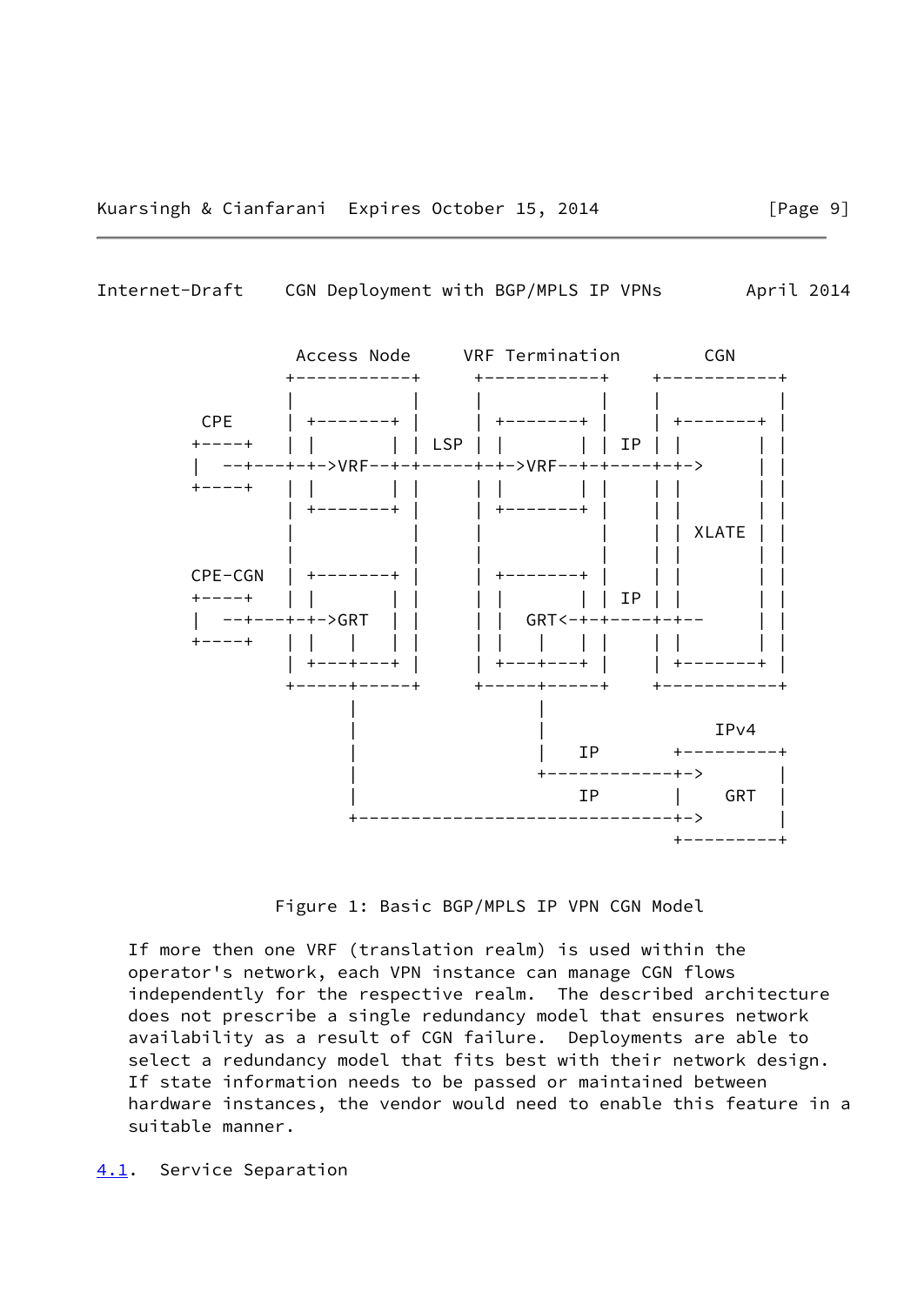The MPLS/VPN CGN framework supports route separation. The traditional IPv4 flows can be separated at the access node (Initial Layer 3 service point) from those which require translation. This type of service separation is possible on common technologies used for Internet access within many operator networks. Service separation can be accomplished on common access technology including those used for DOCSIS (CMTS), Ethernet Access, DSL (BRAS), and Mobile Access (GGSN/ASN-GW) architectures.

Kuarsingh & Cianfarani Expires October 15, 2014 [Page 10]

<span id="page-11-1"></span>Internet-Draft CGN Deployment with BGP/MPLS IP VPNs April 2014

## <span id="page-11-0"></span>[4.2](#page-11-0). Internal Service Delivery

 Internal services can be delivered directly to the privately addressed endpoint within the CGN domain without translation. This can be accomplished in one of two methods. The first method may include reducing the overall number of VRFs in the system and exposing services in the GRT along with a method of exchanging routes between the CGN VRF and GRT called route leaking. The second method, which is described in detail within this section is the use of a Services VRF. The second model is a more traditional extranet services model, but requires more system resources to implement.

 Using direct route exchange (import/export) between the CGN VRFs and the Services VRFs creates reachablity using the aforementioned extranet model available in the BGP/MPLS IP VPN structure. This model allows the provider to maintain separate forwarding rules for translated flows, which require a pass through the translator to reach external network entities, versus those flows which need to access internal services. This operational detail can be advantageous for a number of reasons such as service access policies and endpoint identification.

 First, the provider can reduce the load on the translator since internal services do not need to be factored into the scaling of the CGN hardware (which may be quite large). Secondly, more direct forwarding paths can be maintained providing better network efficiency. Thirdly, geographic locations of the translators and the services infrastructure can be deployed in locations in an independent manner. Additionally, the operator can allow CGN subject endpoints to be accessible via an untranslated path reducing the complexities of provider initiated management flows. This last point is of key interest since NAT removes transparency to the end device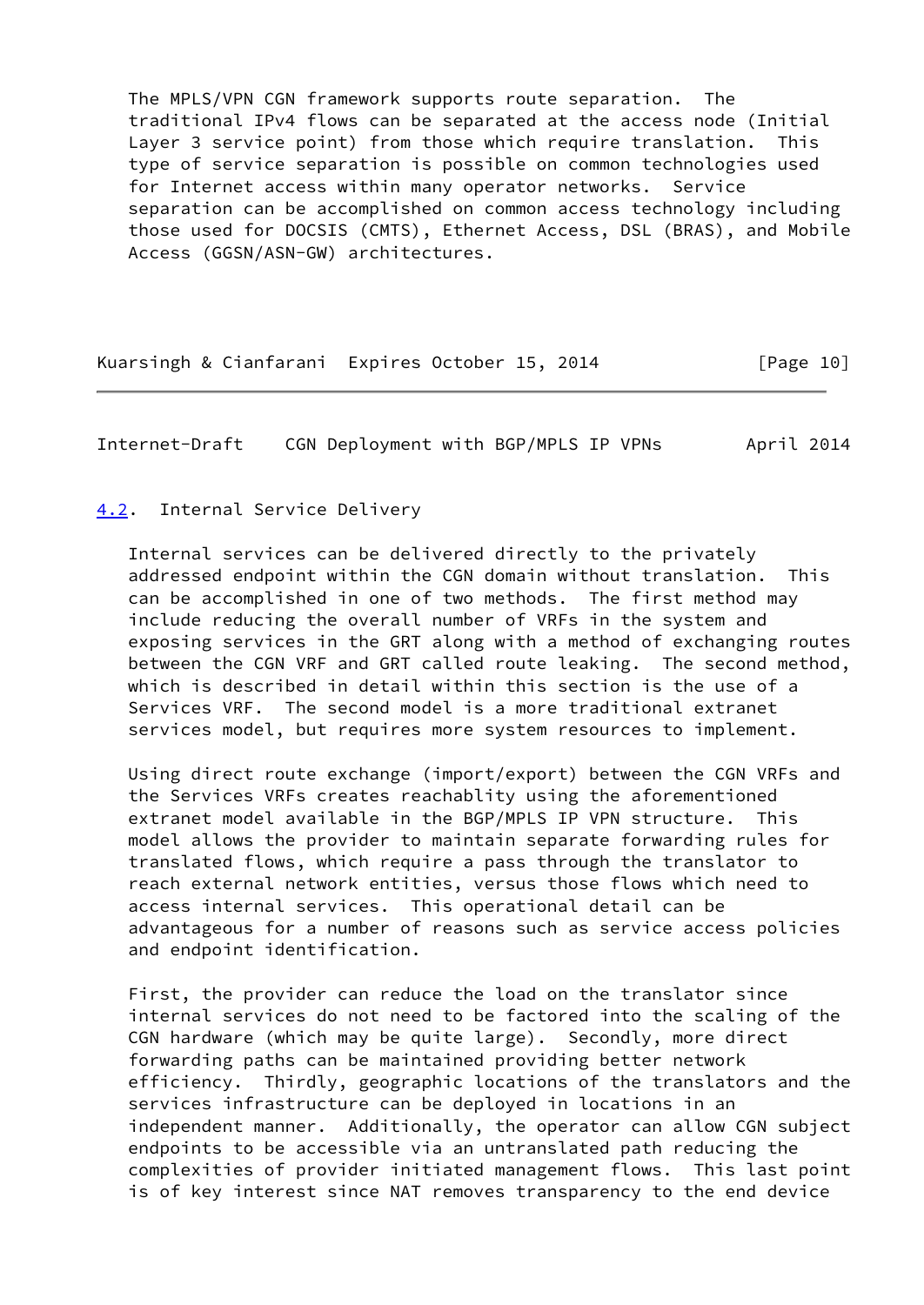in normal cases.

 Figure 2 below shows how internal services are provided untranslated since flows are sent directly from the access node to the services node/VRF via an MPLS LSP. This traffic is not forwarded to the CGN translator and therefore is not subject to problematic behaviours related to NAT. The services VRF contains routing information which can be "imported" into the access node VRF and the CGN VRF routing information can be "imported" into the Services VRF.



Internet-Draft CGN Deployment with BGP/MPLS IP VPNs April 2014

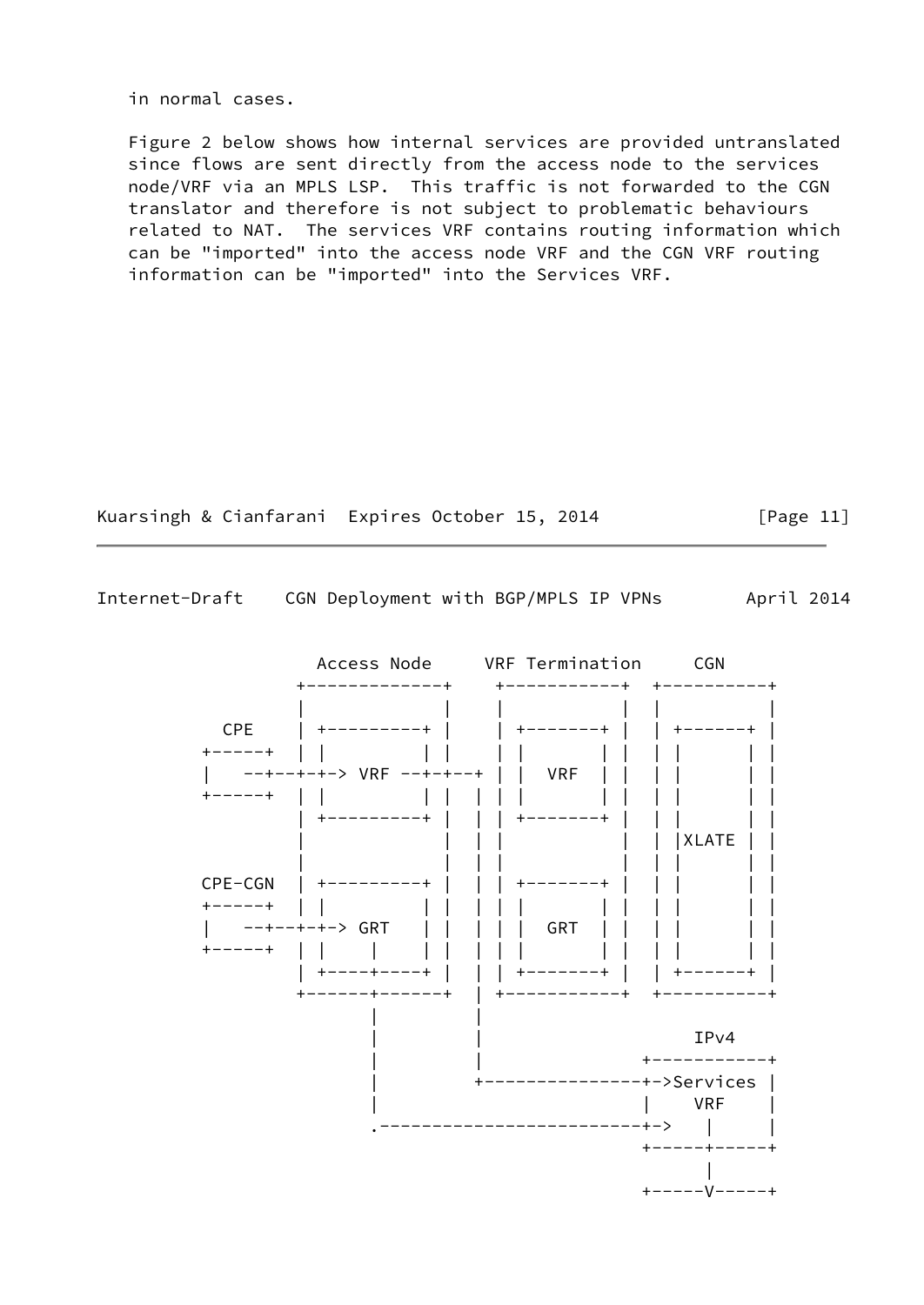| | Local Content +-----------+

# Figure 2: Internal Services and CGN By-Pass

 An extension to the services delivery LSP is the ability to also provide direct subscriber to subscriber traffic flows between CGN zones. Each zone or realm may be fitted with separate CGN resources, but the subtending subscribers don't necessarily need to be mediated (translated) by the CGN translators. This option, as shown in Figure 3 below, is easy to implement and can only be enabled if no IPv4 address overlap is used between communicating CGN zones.

Kuarsingh & Cianfarani Expires October 15, 2014 [Page 12]

<span id="page-13-0"></span>Internet-Draft CGN Deployment with BGP/MPLS IP VPNs April 2014

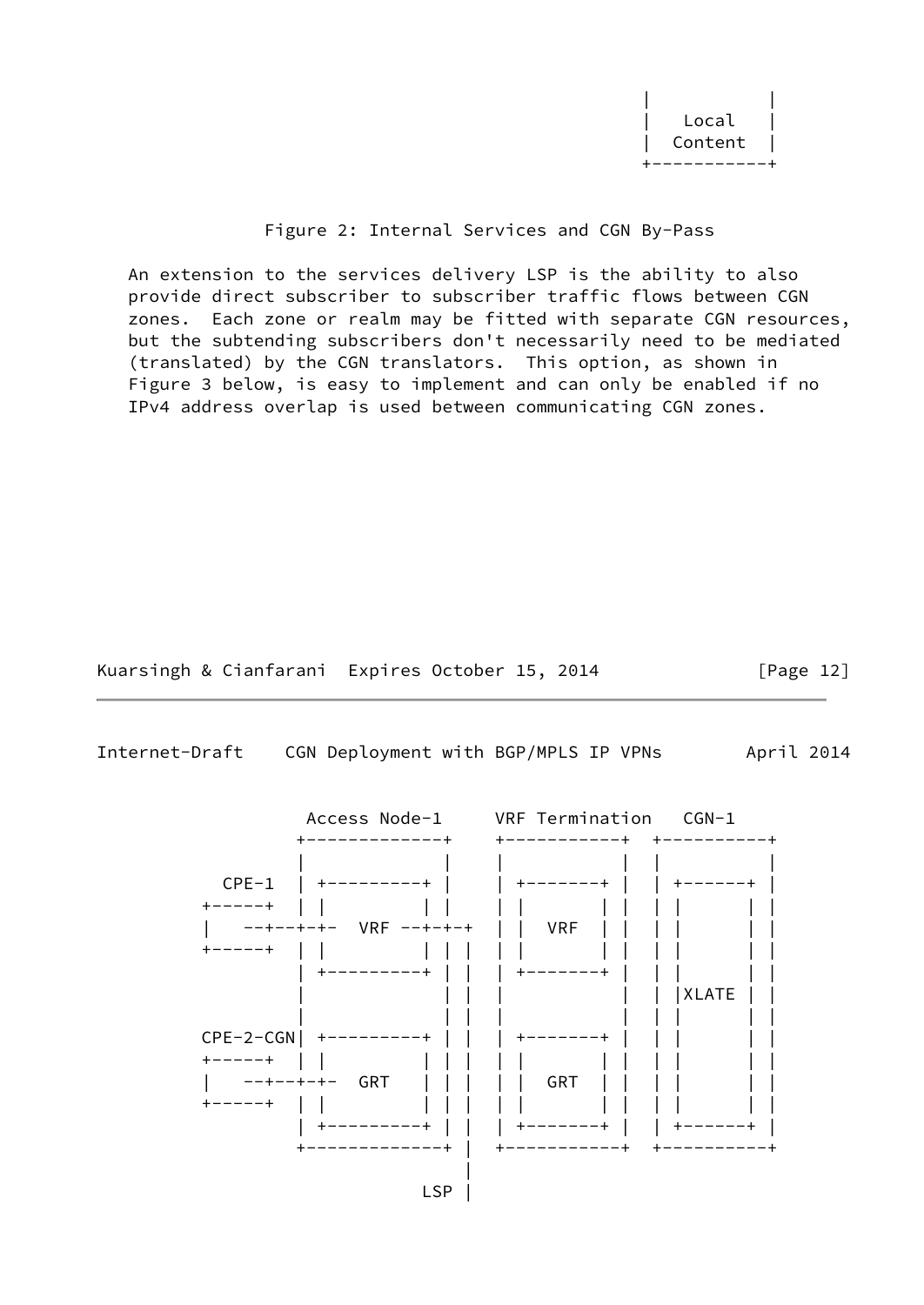

 The inherent capabilities of the BGP/MPLS IP VPN model demonstrates the ability to offer CGN By-Pass in a standard and deterministic manner without the need of policy based routing or traffic engineering.

<span id="page-14-0"></span>[4.2.1](#page-14-0). Dual Stack Operation

 The BGP/MPLS IP VPN CGN model can also be used in conjunction with IPv4/IPv6 dual stack service modes. Since many providers will use CGNs on an interim basis while IPv6 matures within the global Internet or due to technical constraints, a dual stack option is of strategic importance. Operators can offer this dual stack service

Kuarsingh & Cianfarani Expires October 15, 2014 [Page 13]

Internet-Draft CGN Deployment with BGP/MPLS IP VPNs April 2014

 for both traditional IPv4 (global IP) endpoints and CGN mediated endpoints.

 Operators can separate the IP flows for IPv4 and IPv6 traffic, or use other routing techniques to move IPv6 based flows towards the GRT (Global Routing Table or Instance) while allowing IPv4 flows to remain within the IPv4 CGN VRF for translator services.

 The Figure 4 below shows how IPv4 translation services can be provided alongside IPv6 based services. The model shown allows the provider to enable CGN to manage IPv4 flows (translated) and IPv6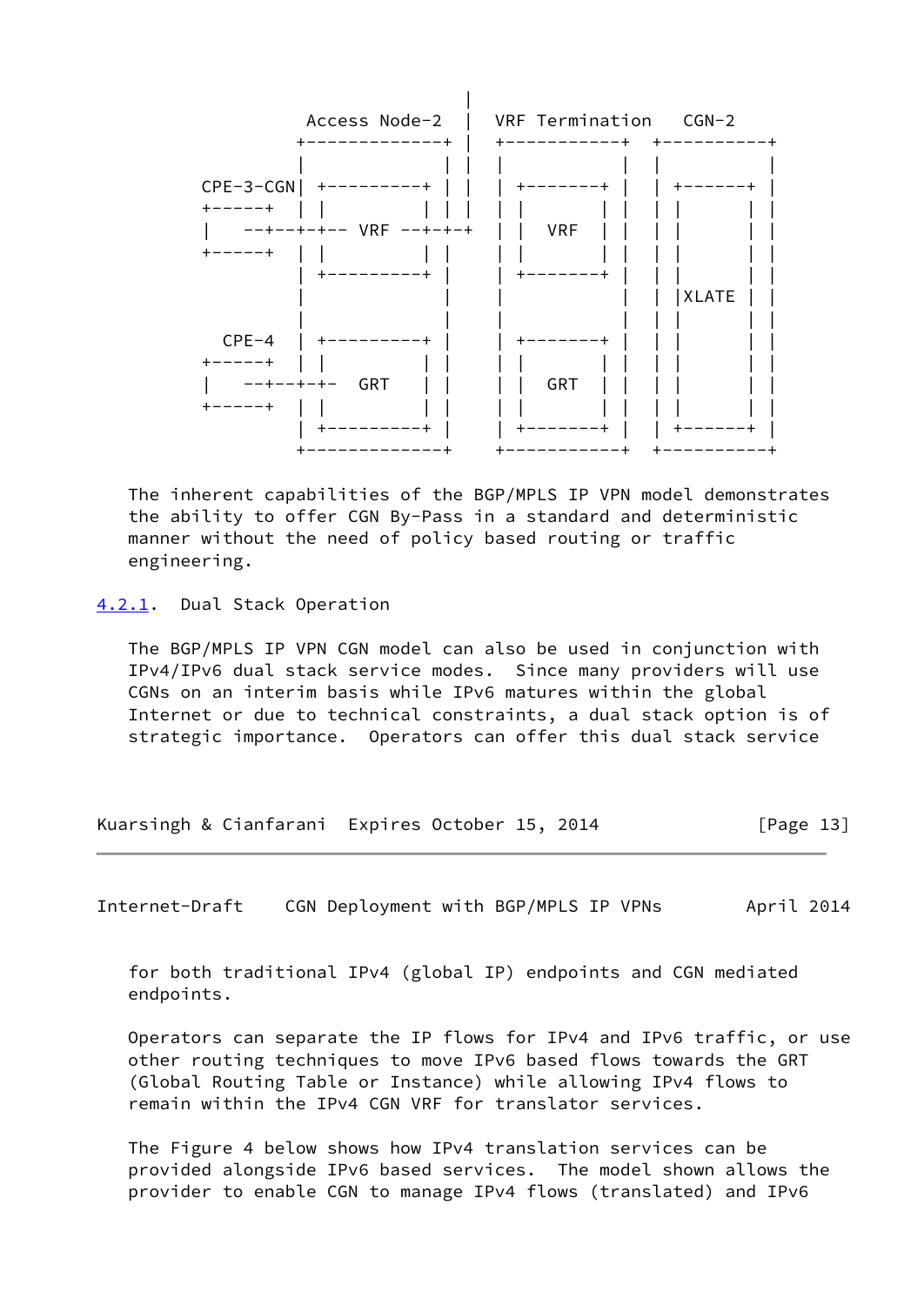flows are routed without translation efficiently towards the Internet. Once again, forwarding of flows to the translator does not impact IPv6 flows which do not require this service.



Figure 4: CGN with IPv6 Dual Stack Operation

| Kuarsingh & Cianfarani Expires October 15, 2014 |  |  | [Page 14] |
|-------------------------------------------------|--|--|-----------|
|-------------------------------------------------|--|--|-----------|

<span id="page-15-1"></span>Internet-Draft CGN Deployment with BGP/MPLS IP VPNs April 2014

<span id="page-15-0"></span>[4.3](#page-15-0). Deployment Flexibility

 The CGN translator services can be moved, separated or segmented (new translation realms) without the need to change the overall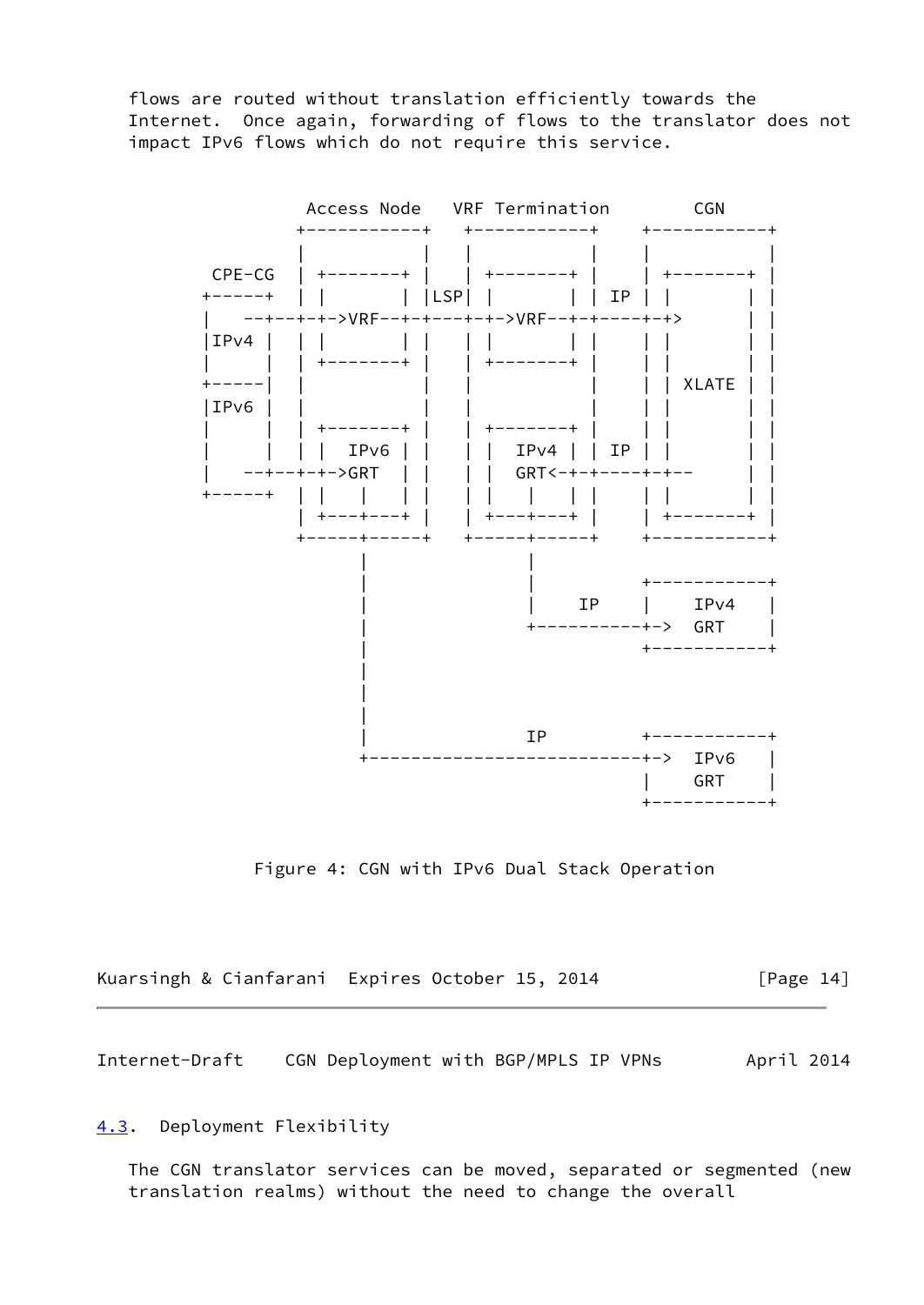translation design. Since dynamic LSPs are used to forward traffic from the access nodes to the translation points, the physical location of the VRF termination points can vary and be changed easily.

 This type of flexibility allows the service provider to initially deploy more centralized translation services based on relatively low loading factors, and distribute the translation points over time to improve network traffic efficiencies and support higher translation load.

 Although traffic engineered paths are not required within the MPLS/ VPN deployment model, nothing precludes an operator from using technologies like MPLS with Traffic Engineering [\[RFC3031](https://datatracker.ietf.org/doc/pdf/rfc3031)]. Additional routing mechanisms can be used as desired by the provider and can be seen as independent. There is no specific need to diversify the existing infrastructure in most cases.

<span id="page-16-1"></span>[4.4](#page-16-1). Comparison of BGP/MPLS IP VPN Option versus other CGN Attachment Options

 Other integration architecture options exist which can attach CGN based service flows to a translator instance. Alternate options which can be used to attach such services include:

 - Policy Based Routing (Static) to direct translation bound traffic to a network based translator;

- Traffic Engineering or;
- Multiple Routing Topologies

<span id="page-16-0"></span>[4.4.1](#page-16-0). Policy Based Routing

 Policy Based Routing (PBR) provides another option to direct CGN mediated flows to a translator. PBR options, although possible, are difficult to maintain (static policy) and must be configured throughout the network with considerable maintenance overhead.

 More centralized deployments may be difficult or too onerous to deploy using Policy Based Routing methods. Policy Based Routing would not achieve route separation (unless used with others options), and may add complexities to the providers' routing environment.

Kuarsingh & Cianfarani Expires October 15, 2014 [Page 15]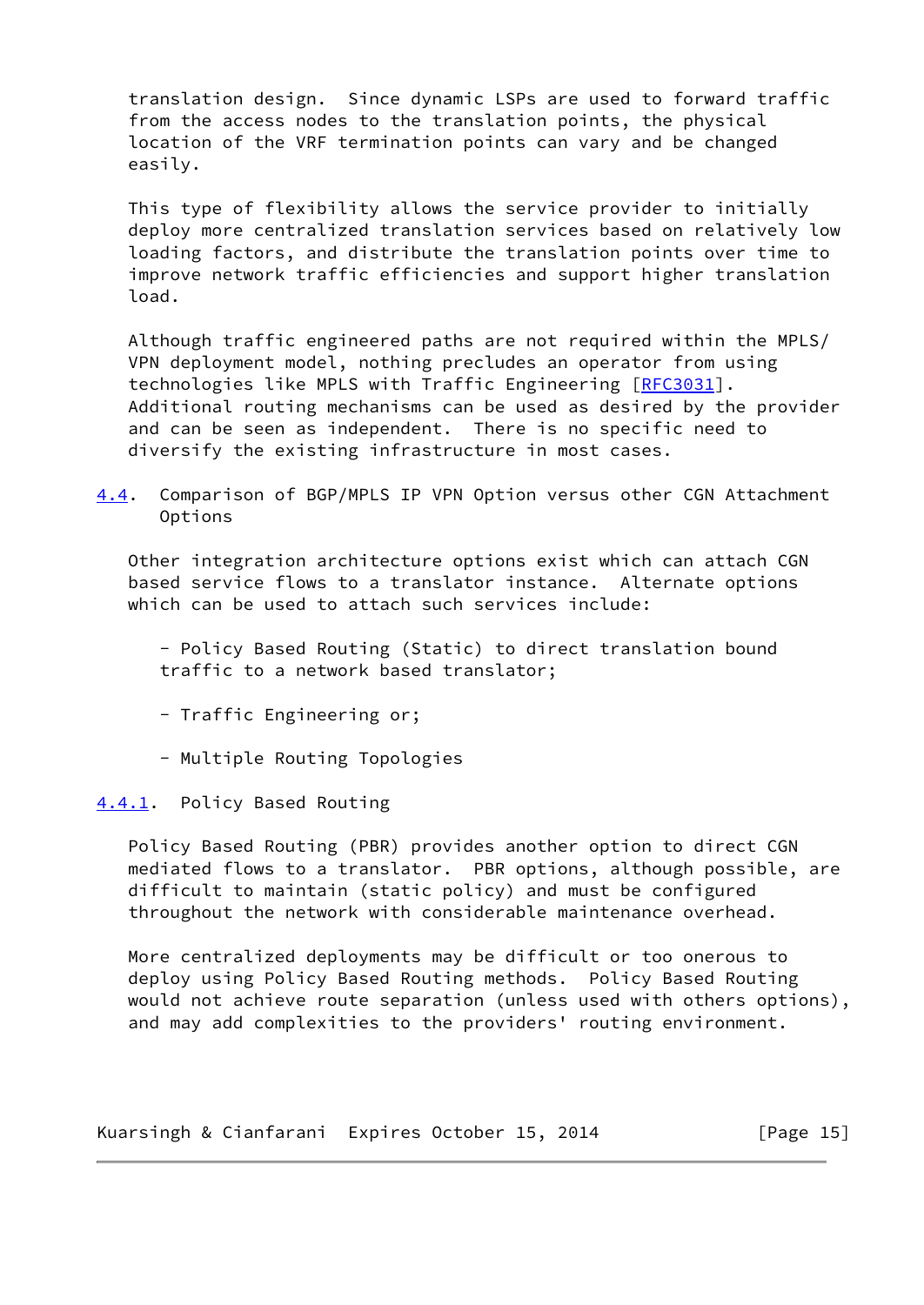<span id="page-17-1"></span>Internet-Draft CGN Deployment with BGP/MPLS IP VPNs April 2014

## <span id="page-17-0"></span>[4.4.2](#page-17-0). Traffic Engineering

 Traffic Engineering can also be used to direct traffic from an access node towards a translator. Traffic Engineering, like MPLS-TE, may be difficult to setup and maintain. Traffic Engineering provides additional benefits if used with MPLS by adding potentials for faster path re-convergence. Traffic Engineering paths would need to be updated and redefined overtime as CGN translation points are augmented or moved.

### <span id="page-17-2"></span>[4.4.3](#page-17-2). Multiple Routing Topologies

 Multiple routing topologies can be used to direct CGN based flows to translators. This option would achieve the same basic goal as the MPLS/VPN option but with additional implementation overhead and platform configuration complexity. Since operator based translation is expected to have an unknown lifecycle, and may see various degrees of demand (dependant on operator IPv4 Global space availability and shift of traffic to IPv6), it may be too large of an undertaking for the provider to enabled this as their primary option for CGN.

# <span id="page-17-3"></span>[4.5](#page-17-3). Multicast Considerations

 When deploying BGP/MPLS IP VPN's as an service method for user plane traffic to access CGN, one needs to be cognizant of current or future IP multicast requirements. User plane IP Multicast which may originate outside of the VRF requires more consideration specific consideration. Adding the requirement for user plane IP multicast can potentially cause additional complexity related to import and exporting the IP multicast routes in addition to sub optimal scaling, and bandwidth utilization.

 It is recommended to reference best practice and designs from [\[RFC6037](https://datatracker.ietf.org/doc/pdf/rfc6037)], [[RFC6513\]](https://datatracker.ietf.org/doc/pdf/rfc6513), and [[RFC5332](https://datatracker.ietf.org/doc/pdf/rfc5332)]

#### <span id="page-17-4"></span>[5](#page-17-4). Experiences

<span id="page-17-5"></span>[5.1](#page-17-5). Basic Integration and Requirements Support

 The MPLS/VPN CGN environment has been successfully integrated into real network environments utilizing existing network service delivery mechanisms. It solves many issues related to provider based translation environments, while still subject to problematic behaviours inherent within NAT.

 Key issues which are solved or managed with the MPLS/VPN option include: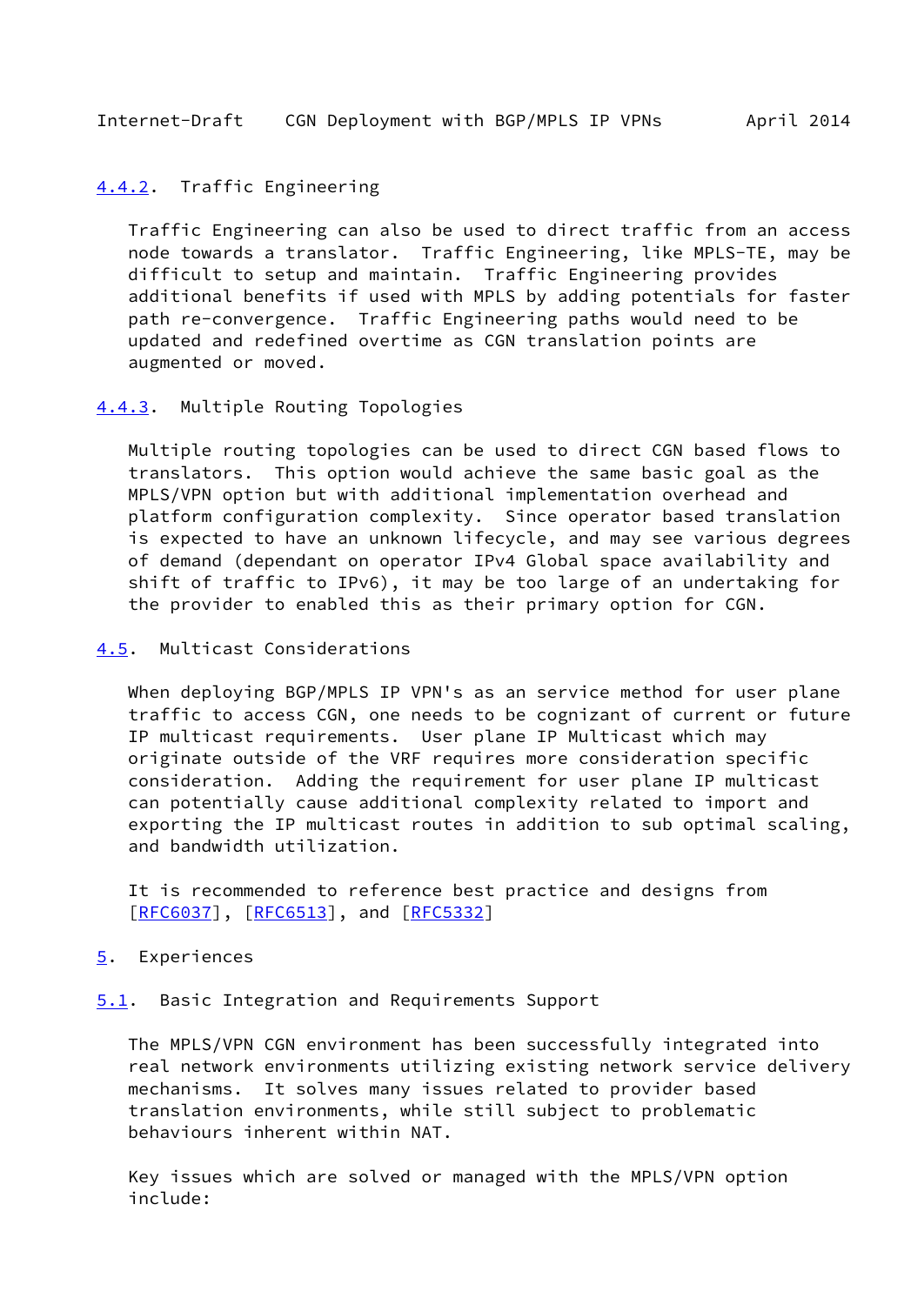<span id="page-18-1"></span>Internet-Draft CGN Deployment with BGP/MPLS IP VPNs April 2014

- Centralized and Distributed Deployment model support

 - Routing Plane Separation for CGN flows versus traditional IPv4 flows

 - Flexible Translation Point Design (can relocate translators and split translation zones easily)

 - Low maintenance overhead (dynamic routing environment with little maintenance of separate routing infrastructure other then management of MPLS/VPNs)

 - CGN By-pass options (for internal and third party services which exist within the provider domain)

 - IPv4 Translation Realm overlap support (can reuse IP addresses between zones with some impact to extranet service model)

 - Simple failover techniques can be implemented with redundant translators, such as using a second default route

<span id="page-18-0"></span>[5.2](#page-18-0). Performance

 The MPLS/VPN CGN model was observed to support basic functions which are typically used by subscribes within an operator environment. A full review of the observed impacts related to CGN (NAT444) are covered in [[RFC7021\]](https://datatracker.ietf.org/doc/pdf/rfc7021).

<span id="page-18-2"></span>[6](#page-18-2). IANA Considerations

This document has no IANA actions.

<span id="page-18-3"></span>[7](#page-18-3). Security Considerations

 An operator implementing CGN using BGP/MPLS IP VPNs should refer to [\[RFC6888\] section](https://datatracker.ietf.org/doc/pdf/rfc6888#section-7) 7 for security considerations related to CGN deployments. The operator should continue to employ standard security methods in place for their standard MPLS deployment and can also refer to the security considerations section in [\[RFC4364](https://datatracker.ietf.org/doc/pdf/rfc4364)] which discusses both control plane and data plane security.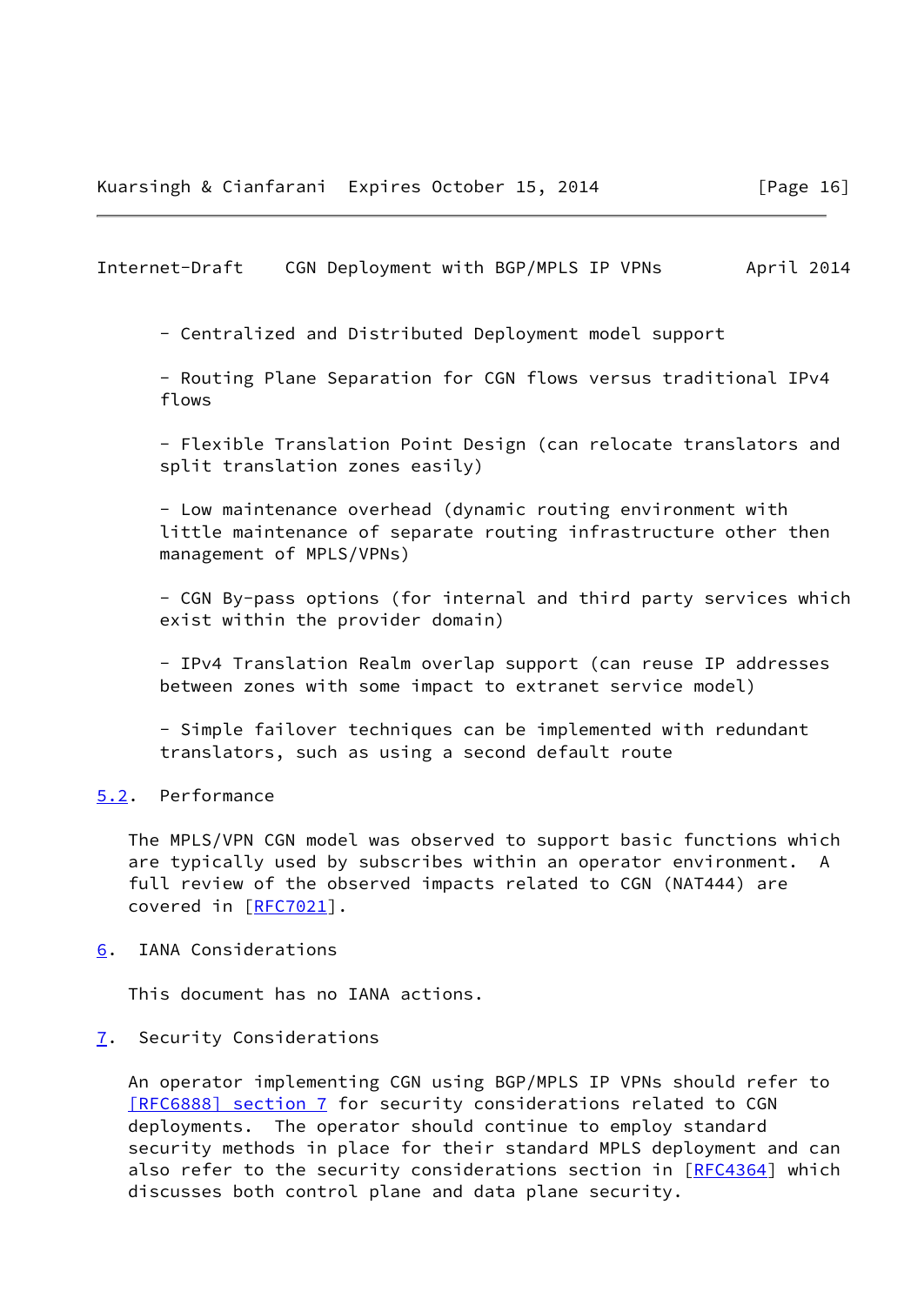#### <span id="page-19-0"></span>[8](#page-19-0). BGP/MPLS IP VPN CGN Framework Discussion

 The MPLS/VPN delivery method for a CGN deployment is an effective and scalable way to deliver mass translation services. The architecture avoids the complex requirements of traffic engineering and policy based routing when combining these new service flows to existing IPv4 operation. This is advantageous since the NAT44/CGN environments

Kuarsingh & Cianfarani Expires October 15, 2014 [Page 17]

<span id="page-19-2"></span>Internet-Draft CGN Deployment with BGP/MPLS IP VPNs April 2014

 should be introduced with as little impact as possible and these environments are expected to change over time.

 The MPLS/VPN based CGN architecture solves many of this issues related to deploying this technology in existing operator networks.

<span id="page-19-1"></span>[9](#page-19-1). Acknowledgements

 Thanks to the following people for their comments and feedback: Dan Wing, Chris Metz, Chris Donley, Tina TSOU, Christophoer Liljenstolpe and Tom Taylor.

 Thanks to the following people for their participating in integrating and testing the CGN environment and for their IPv6 transition guidance: Syd Alam, Richard Lawson, John E Spence, John Jason Brzozowski, Chris Donley, Jason Weil, Lee Howard, Jean-Francois Tremblay

- <span id="page-19-3"></span>[10.](#page-19-3) References
- <span id="page-19-4"></span>[10.1](#page-19-4). Normative References
	- [RFC4364] Rosen, E. and Y. Rekhter, "BGP/MPLS IP Virtual Private Networks (VPNs)", [RFC 4364](https://datatracker.ietf.org/doc/pdf/rfc4364), February 2006.
- <span id="page-19-6"></span><span id="page-19-5"></span>[10.2](#page-19-5). Informative References
	- [I-D.donley-behave-deterministic-cgn]

 Donley, C., Grundemann, C., Sarawat, V., Sundaresan, K., and O. Vautrin, "Deterministic Address Mapping to Reduce Logging in Carrier Grade NAT Deployments", [draft-donley](https://datatracker.ietf.org/doc/pdf/draft-donley-behave-deterministic-cgn-07) [behave-deterministic-cgn-07](https://datatracker.ietf.org/doc/pdf/draft-donley-behave-deterministic-cgn-07) (work in progress), January 2014.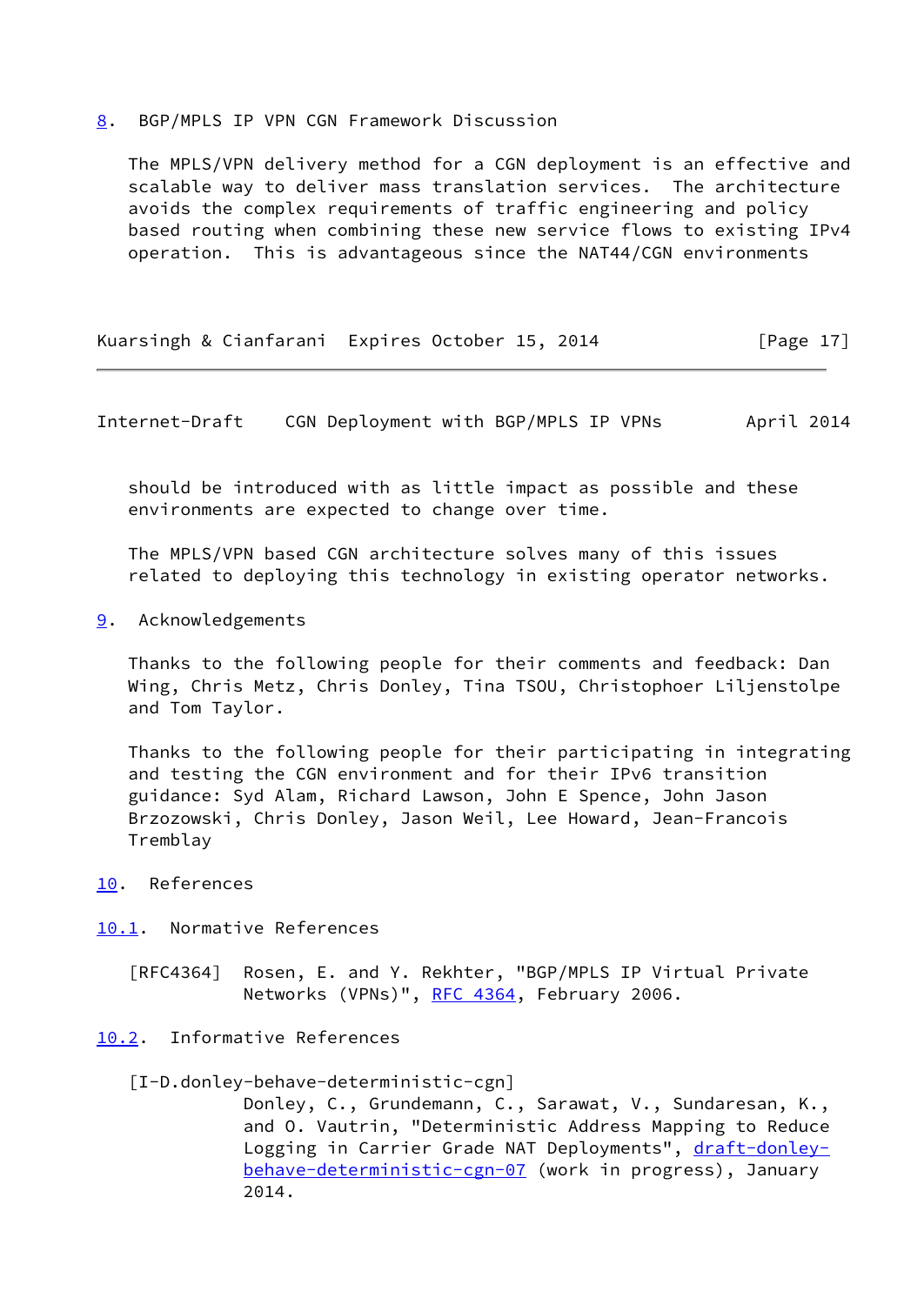- [RFC1918] Rekhter, Y., Moskowitz, R., Karrenberg, D., Groot, G., and E. Lear, "Address Allocation for Private Internets", [BCP](https://datatracker.ietf.org/doc/pdf/bcp5) [5,](https://datatracker.ietf.org/doc/pdf/bcp5) [RFC 1918](https://datatracker.ietf.org/doc/pdf/rfc1918), February 1996.
- [RFC3031] Rosen, E., Viswanathan, A., and R. Callon, "Multiprotocol Label Switching Architecture", [RFC 3031](https://datatracker.ietf.org/doc/pdf/rfc3031), January 2001.
- [RFC5332] Eckert, T., Rosen, E., Aggarwal, R., and Y. Rekhter, "MPLS Multicast Encapsulations", [RFC 5332](https://datatracker.ietf.org/doc/pdf/rfc5332), August 2008.
- [RFC5969] Townsley, W. and O. Troan, "IPv6 Rapid Deployment on IPv4 Infrastructures (6rd) -- Protocol Specification", [RFC](https://datatracker.ietf.org/doc/pdf/rfc5969) [5969,](https://datatracker.ietf.org/doc/pdf/rfc5969) August 2010.

Kuarsingh & Cianfarani Expires October 15, 2014 [Page 18]

- <span id="page-20-0"></span>Internet-Draft CGN Deployment with BGP/MPLS IP VPNs April 2014
	- [RFC6037] Rosen, E., Cai, Y., and IJ. Wijnands, "Cisco Systems' Solution for Multicast in BGP/MPLS IP VPNs", [RFC 6037](https://datatracker.ietf.org/doc/pdf/rfc6037), October 2010.
	- [RFC6146] Bagnulo, M., Matthews, P., and I. van Beijnum, "Stateful NAT64: Network Address and Protocol Translation from IPv6 Clients to IPv4 Servers", [RFC 6146](https://datatracker.ietf.org/doc/pdf/rfc6146), April 2011.
	- [RFC6264] Jiang, S., Guo, D., and B. Carpenter, "An Incremental Carrier-Grade NAT (CGN) for IPv6 Transition", [RFC 6264](https://datatracker.ietf.org/doc/pdf/rfc6264), June 2011.
	- [RFC6333] Durand, A., Droms, R., Woodyatt, J., and Y. Lee, "Dual- Stack Lite Broadband Deployments Following IPv4 Exhaustion", [RFC 6333](https://datatracker.ietf.org/doc/pdf/rfc6333), August 2011.
	- [RFC6513] Rosen, E. and R. Aggarwal, "Multicast in MPLS/BGP IP VPNs", [RFC 6513](https://datatracker.ietf.org/doc/pdf/rfc6513), February 2012.
	- [RFC6598] Weil, J., Kuarsingh, V., Donley, C., Liljenstolpe, C., and M. Azinger, "IANA-Reserved IPv4 Prefix for Shared Address Space", [BCP 153](https://datatracker.ietf.org/doc/pdf/bcp153), [RFC 6598,](https://datatracker.ietf.org/doc/pdf/rfc6598) April 2012.
	- [RFC6888] Perreault, S., Yamagata, I., Miyakawa, S., Nakagawa, A., and H. Ashida, "Common Requirements for Carrier-Grade NATs (CGNs)", [BCP 127,](https://datatracker.ietf.org/doc/pdf/bcp127) [RFC 6888](https://datatracker.ietf.org/doc/pdf/rfc6888), April 2013.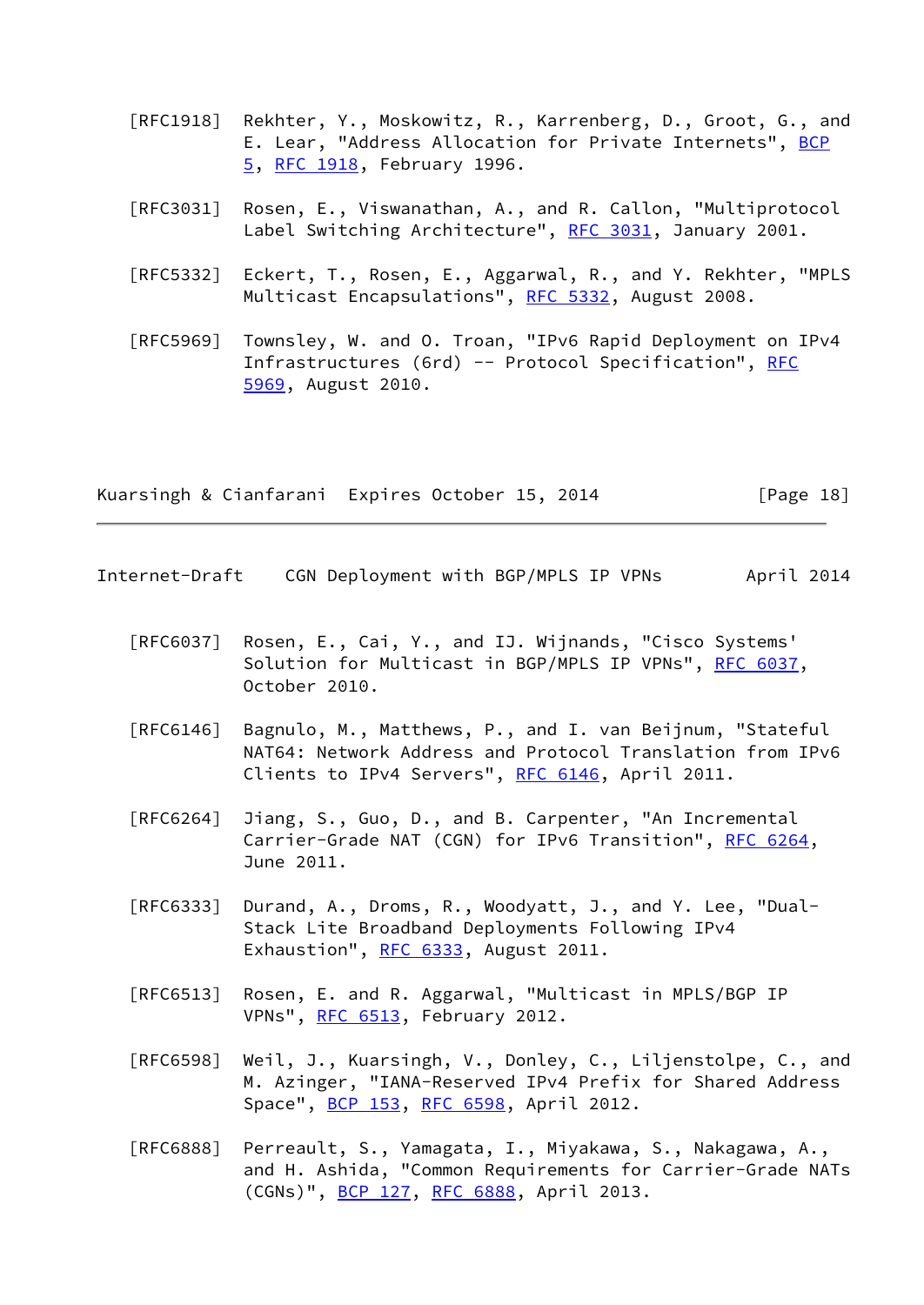[RFC7021] Donley, C., Howard, L., Kuarsingh, V., Berg, J., and J. Doshi, "Assessing the Impact of Carrier-Grade NAT on Network Applications", [RFC 7021](https://datatracker.ietf.org/doc/pdf/rfc7021), September 2013.

Authors' Addresses

 Victor Kuarsingh (editor) Rogers Communications 8200 Dixie Road Brampton, Ontario L6T 0C1 Canada

 Email: victor@jvknet.com URI: <http://www.rogers.com>

Kuarsingh & Cianfarani Expires October 15, 2014 [Page 19]

Internet-Draft CGN Deployment with BGP/MPLS IP VPNs April 2014

 John Cianfarani Rogers Communications 8200 Dixie Road Brampton, Ontario L6T 0C1 Canada

 Email: john.cianfarani@rci.rogers.com URI: <http://www.rogers.com>